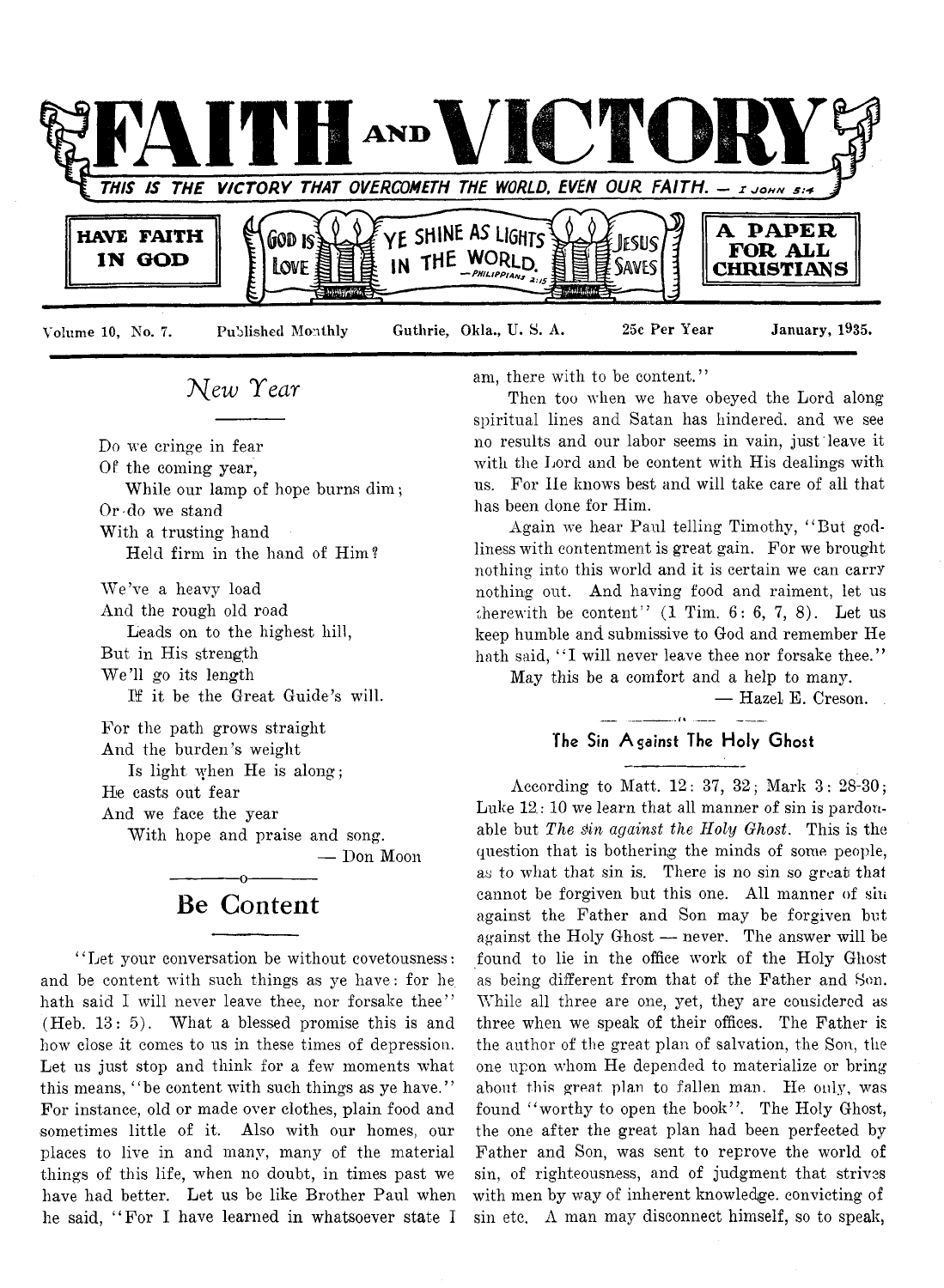from the strivings of the Spirit, cast out that inherent principle in him which tends to draw him to God and directly disinherit himself, being severed from the realms of possibilities, hence, all communication is cut off between the man and God, thereby unfitting, unqualifying, unprivileges, himself to be saved. This is the sin unto death. 1 John 5: 16. The Father has done His part, the Son has done His part.

God who hath spoken unto the Fathers by the prophets hath in these last days spoken unto us by His'Son. 4' He is now at the right hand of the Father. He went away that the comforter (the Holy Spirit) might come." We are now living in the special dispensation of the Holy Ghost. We have seen some who corresponds to the discription Paul gives in IIeb. 6: 4-8, but never knew of them coming back to the truth, "sin willfully". A willfree turning again to a life of sin, a deliberate giving up of faith, as he who severs his house from the power house by cutting the connection and destroying his house. Some may infer from Paul's illustration in Heb. 12: 16, 17 that a person might be in a condition that he would earnestly desire repentance, with tears, yet it could not be found. Genuine repentance is not implied here. The margin has it, " He (Esau) found no place to change his mind." A man may commit the unpardonable sin and through fear of awful punishment desire to change his condition, but could not repent — no Godly sorrow. It is not him, but only a selfish desire for that which he believes to be conducive to his selfish interest. As long as there is a desire for real salvation the Holy Spirit is still pleading. It is safe to say, "whosoever will may come." Striving ceases when the Holy Spirit is gone, but a fearful looking for the awful punishment yet in the future, but no sorrow for offending God. Like the thief, sorry that he is caught only.

From these two scriptures in Hebrews it might be thought that in order to commit the unpardonable sin a person must have once been saved, but we will notice that in both places Paul is talking to saved people showing them the awful results of unfaithfulness. As a warning, he is talking about that which was applicable to them, but this does not prove that a man who has never been saved can not put himself in the same unpardonable condition by driving from him the Holy Spirit when being reproved of sin. "He being often reproved and hardeneth his neck shall suddenly be destroyed and that without remedy." I have met some who I believe had crossed the line so I feel like warning saint and sinner alike.

There is a time we know not when,

A place we know not where

That marks the destiny of man To glory or despair.

There is a line by us unseen

That crosses every path — The hidden boundary between

God's patience and His wrath.

— G. E. Harmon.

## ------------- o------------- **Which Church Is Right?**

The only Church of this New Testament Holy Spirit dispensation (last age) that is right and the only one that God recognizes and endorses is the one that Jesus said that He would and did build (Matt. 16 : 18). This Church was fully organized and set in working order on the day of the ushering in of the blessed Holy Spirit—the day of Pentecost. The Lord added members to it. Acts 2: 47. And will continue to add members until the last day (John 6: 39)—the general resurrection and judgment day (John 11:24; 12: 48). When He comes to receive it unto himself (John 14: 3) and carry to the new earth with the new aerial heavens surrounding it (2 Pet. 3: 13; Rev. 14: 3). This will be the eternal home of the Church, all the dear Lord's people (1 Thess. 4: 15- 18). This Church is the whole family of God in heaven and earth  $(Eph. 3: 15)$ . It is the household of God (Eph.  $2: 19$ ). It is the one spiritual building of God (Eph. 2: 21). Built of Spirit-born, blood-washed redeemed people from every nation( color and race) by and through the virtue of the precious blood of Jesus.  $(John 3: 5; Rev. 1: 5; Rev. 5: 9; Acts 10: 35; 1 Cor.$ 12 : 13). This Church has no middle wall or partition between its members  $(Eph. 2: 14)$ . The members are commanded not to have any divisions among them, but to be perfectly joined together (1 Cor. 1: 10). God, through and by the Holy Spirit, quickens the members together (Eph.  $2: 1$ ), raises us up together (Eph. 2:6), fitly frames us together (Eph. 2:21). compacts us together (Eph. 4: 16). knits us together (Col. 2: 2- 19), fitly joins us together (Eph. 4: 16). Through the love of God and our love as members of each other,  $(John 15: 12, 17: 13: 35)$  are we only in condition to be laborers together  $(1 \text{ Cor. } 3: 9)$ , tempered together  $(1 \text{ Cor. } 12: 24)$ , gathers us together (John 11: 52). The members are to assemble together in each place, village or city where located, not apart (Heb. 10: 25). The members are to sit to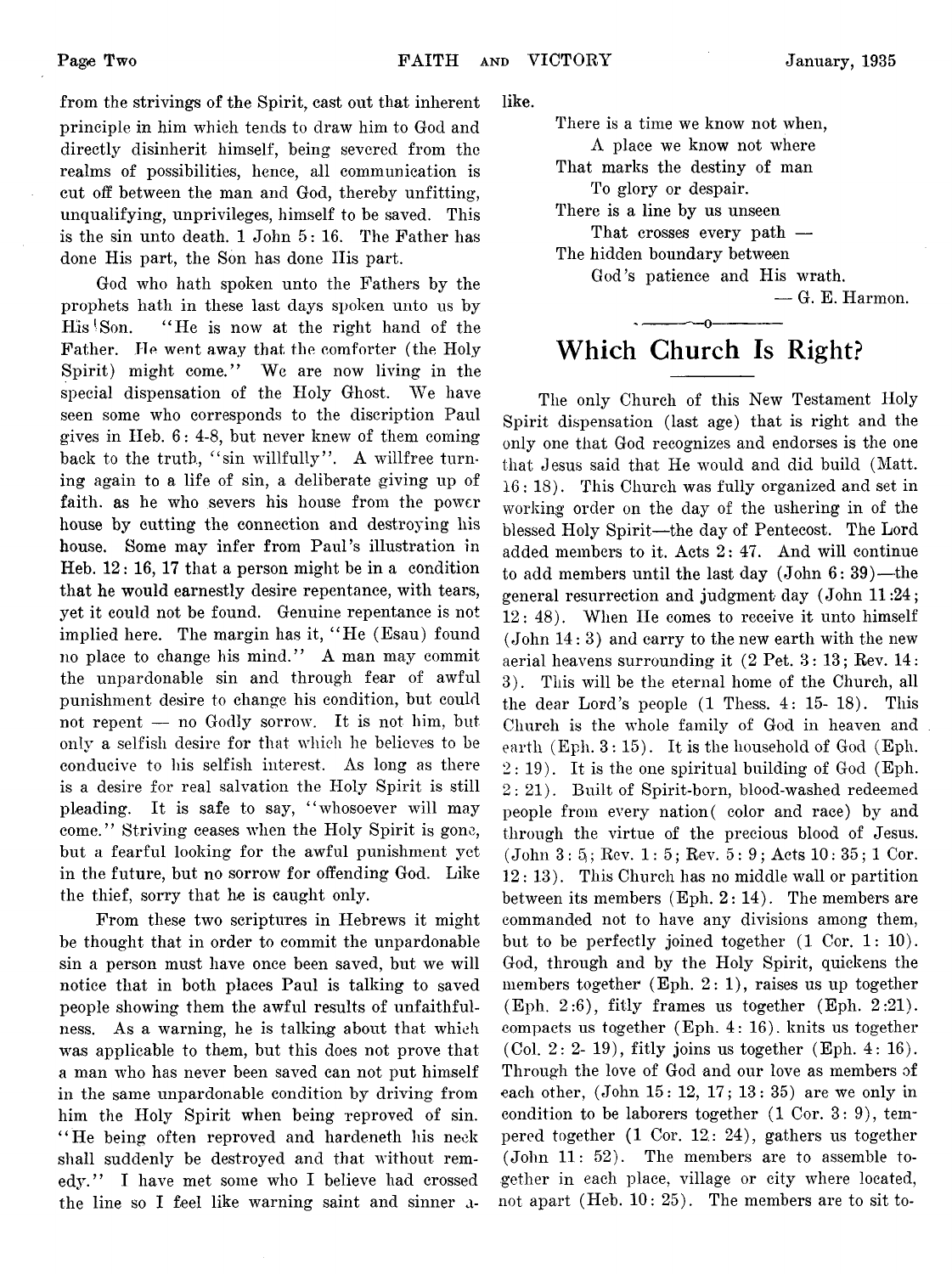gether in heavenly places (Eph.  $2:6$ ). They are comforted together (1 Thess. 5: 11), followers together (Phil. 3: 17), So we as the saints or Church (not sects) can work together with the Lord  $(1 \text{ Cor. } 6: 1)$ . The Church strives together, not apart like sects (2 Cor.  $6:1$ ). We rejoice together and flow together.  $(Tsa. 60: 5)$ .

The name of the church is the Church of God (1 Cor. 1:  $2: 2$  Cor. 1: 1; Gal. 1: 13; Acts  $20: 28$ ). It was named by the mouth of the Lord. Jesus gave it this name and prayed the Father to keep it in his name, which is  $God$  (John  $17: 11, 12$ ). It was prophesied that the Lord would call his people by a new name that the mouth of the Lord should name (Isa.  $62:2$ ). This Church is the true tabernacle which the Lord pitched and not man  $(Heb, 8:2)$ . It is the spiritual city of the living God, the heavenly Jerusalem, and Paul speaking to the Hebrew members told them that they had already come unto it (Heb. 12: 22). The members of this Church are called the holy people, the redeemed of the Lord (Isa. 62: 12). They are commanded to be holy (1 Peter 1: 15, 16). Called holy brethren  $(1$  Thess.  $5:27$ ; Heb.  $3:1$ ). The members are all holy because they are all saved from their sins  $(Matt, 1: 21)$ . They do not commit sin because they are born of God  $(1$  John  $3: 9: 5: 18$ . He that committeth sin is of the devil (1 John 3 :8). Jesus says that whosoever committeth sin is the servant of sin. Sin being therefore the work of the devil, it neccessarily makes any one that commits sin the servant of the devil. The members are all born again (John  $3: 3: 1: 13$  of the Spirit and the Word (John  $3: 6: 7: 13$ ) read James 1: 18).

Jesus is the door into the Church of God (John 10: 9). The members all enter into it by spiritual birth, therefore there are no sinners that are members of it. The Church of God is the spiritual body of Christ, and Christ is the head of the body the Church.  $(Col. 1: 18)$ . But now hath God set the members every one of them in the body as it hath pleased Him (1 Cor. 12: 18).

The only creed or discipline of the Church of God is the Word of God (Matt. 4:4; Luke 4:4). All scripture is given by inspiration of God and is profitable for doctrine, for reproof, for correction, for instruction in righteousness that the man of God may be perfect, throughly furnished unto all good works. 2 Tim. 3: 16, 17. The Church record is kept in heaven by the Lord. But rather rejoice because your names are written in heaven (Luke 10: 20). To the general assembly and church of the first born which are written in heaven (Heb. 12 : 23). My fellow labor-

ers whose names are in the book of life (Phil. 4:3). When the dear Lord keeps the book He is certain not to make any mistake and get any sinners' or unbelievers' names on it, and also to prevent the members from being unequally yoked together with unbelievers (2 Cor. 6: 14). Now when one is born again, born of God. he is spiritually at home in the Church of God and needs no other church home that men can offer, but all are at home and members of the one and only spiritual Body or family of God and have the same care one for another (2 Cor. 12: 25). The church should not be divided up into different sect denominations called churches, but should be of one faith. Stand fast in the faith  $(1 \text{ Cor. } 16:13)$ , joined together in the same mind and speak (or preach) the same thing.

May the truth of these scriptures be the means of helping some soul to see and discern the Church of the living God. —A. Newell.

#### ----------------------------------— f V --------------------------------------- SOME THINGS WE KNOW

 $\ddot{\phantom{a}}$ 

(1) We KNOW we have passed from death unto life, because we love the brethren. 1 John 3: 14.

 $(2)$ . By this shall all men KNOW that ye are my disciples, if ye have love one to another. John 13: 35.

(3) By this we KNOW that we love the children of God, when we love God, and keep his commandments 1 John 5: 2.

(4) Beloved, now are we the sons of God, and it doth not yet appear what we shall be: but we KNOW that when he shall appear we shall be like him, for we shall see him as he is 1 John 3: 2.

(5) I have not written unto you because ye KNOW not the truth, but because ye KNOW it, and that no lie is of the truth. 1 John 2: 21.

(6) And ye shall KNOW the truth, and the truth shall make you free John 8: 32.

(7) If ye KNOW these things, happy are ye if ye do them John 13: 17.

(8) And if we KNOW that he hear us whatsoever we ask, we KNOW that we have the petitions that we desire of him 1 John 5: 15.

(9) Ye therefore, beloved, seeing ye KNOW these things before, beware lest ye also, being led away with the error of the wicked, fall from your own stedfastness 2 Peter 3: 17.

(10) For we KNOW that if our earthly house of this tabernacle were dissolved, we have a building of God, an house not made with hands, eternal in the heavens  $2 \text{ Cor. } 5:1.$   $- \text{H. } W.$  White.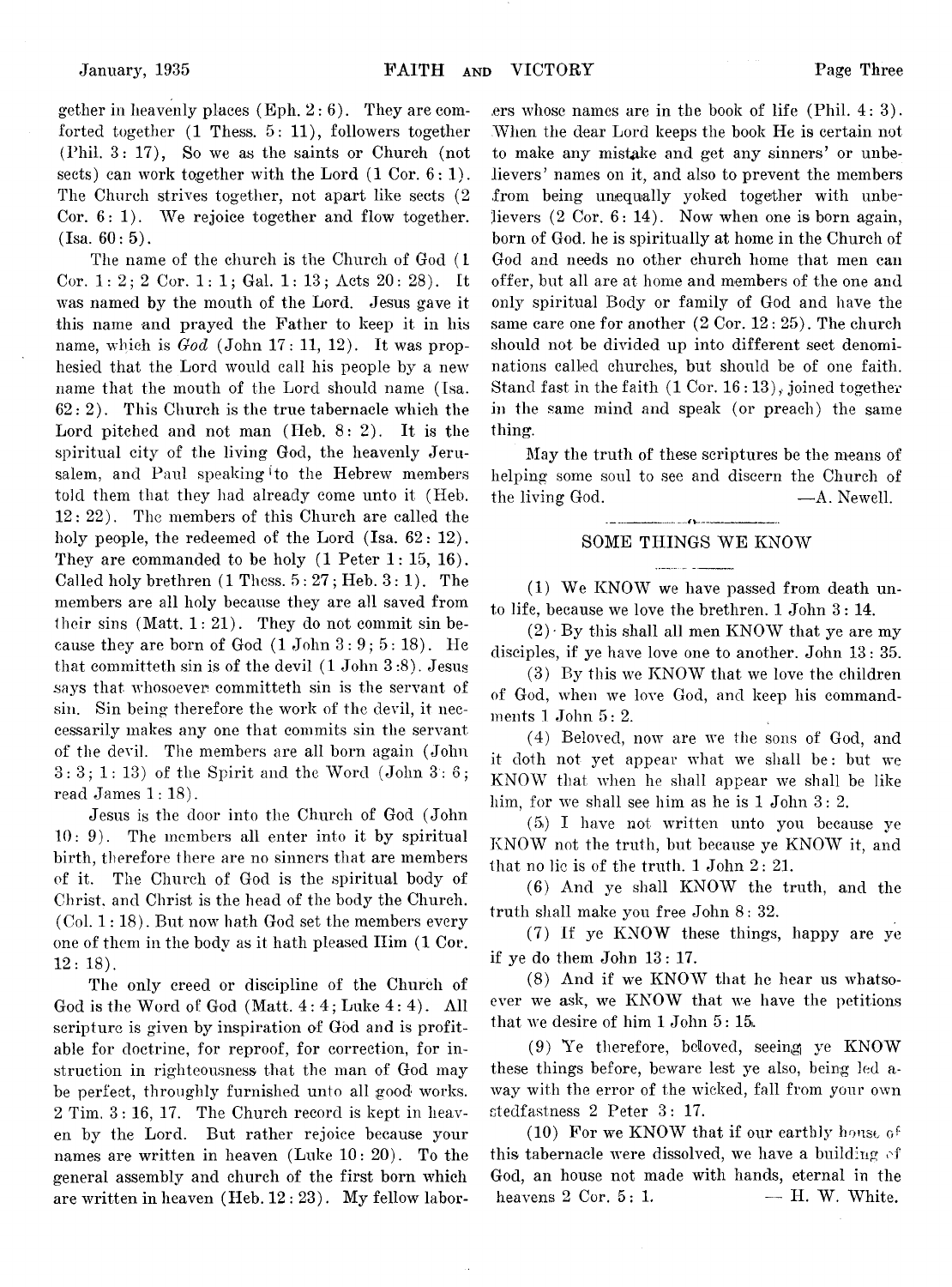# "FAITH AND VICTORY" EDITORIALS

#### 16-PAGE HOLINESS MONTHLY

An exclusive, full gospel paper printed and sent out in the name of the Lord Jesus Christ in the interest of all Christians, which body of believers constitutes the one and only true Church of God.

This anti-sectarian paper is edited and published each month (except August of each year which is Camp-meeting month, and we omit this month to attend these meetings) by Fred Pruitt, assisted by Mary A. Pruitt, and other con" secrated workers at FAITH PUBLISHING HOUSE, 920 W. Mansur Ave., Guthrie, Oklahoma.

(Entered as second-class matter June 10, 1930 at the Postoffice at Guthrie, Oklahoma under the Act of March, 3, 1879.) —SUBSCRIPTION PRICES—

| Ten copies to different addresses, 1 yr2.00 |  |
|---------------------------------------------|--|

This publication teaches salvation from all sin, sancti fication for believers, unity and oneness for which Jesus prayed as recorded in John 17: 21 and manifested by the apostles and believers after Pentecost. ..By God's grace we teach, preach and practice the gospel of the Lord Jesus Christ, the same gospel which Peter, John and Paul preached, taught and practiced, including the Divine healing of the body. James 5: 14, 15.

Its Motto: Have faith in God. Its Object: The glory of God and the salvation of men; the promulgation and restoration of the whole Truth to the people in this *'* 'evening time" as it was in the morning Church of the first century; the unification of all true believers in one bpdy by the love of God. Its Standard: Separation from the world and entire devotion to the service and will of God. Its Characteristics: No discipline but the Bible; no bond of union but the love of God; no test of fellowship but the indwelling Spirit of Christ; and separation from all human organizations that are not authorized in the Word of God.

Through the Free Literature Fund, thousands of gospel tracts are published and sent out free of charge as the Lord supplies. Co-operation of our readers is solicited, and will be appreciated in any way the Bible and the Holy Spirit teaches you to do or stirs your heart. "Freely ye have received, freely give." Read Exodus 25: 2; 1 Chron. 29: 9; 2 Cor. 9: 7, and Luke 6: 38.

Free-will offerings sent in to the work will be thankfully received as from the Lord and used in the furtherance of the gospel work as God directs unless otherwise specified. All personal checks and Post Office Money Orders should be made payable to Fred Pruitt or to Faith Publishing House.

"Work on, work on, nor doubt, nor fear. From age to age this voice shall cheer:— Whate'er may die or be forgot, Work done for God, it dieth NOT." FAITH PUBLISHING HOUSE 920 W. Mansur Ave., Guthrie, Oklahoma

Thone No. 1523-J. U.S. A.

As this issue of Faith and Victory goes forth, it will greet our readers with the New Year of 1935, which we pray will be a blessed and prosperous year for each and every reader, both in soul, body and spirit.

The year just past of 1934 has been filled up with' much activity with us here at the Office, and we have also reached out in evangelistic work more than usual both by the printed page and also in meeting the people face to face with the glad tidings of the gospel. In these efforts directed by the Spirit we have had the pleasure of seeing many souls saved, believers sanctified and much Divine healing done by the power of God. Some cases of Divine healing have been very remarkable looking at it from the standpoint of the weakness of men, but very common and ordinary things when we view it from the greatness and mightiness of dur God.

Dear brethren and sisters, when we consider how fast time is flying and that soon these bodies will be laid under the sod and then we can do nothing for our Master, we surely ought to be at our best for God every day, using our means, time and talent to His glory, to the saving of precious souls. We should rightly consider that we are "bought with a Price," even by the precious blood of Jesus and that we are not our own. It seems to me that each soul that knows Jesius would not hold back means or spare any effort to get some soul to Christ. There are some who claim to be sanctified wholly who are holding back property or money for children to fuss over after they are gone 'and otherwise become so tied to this old world that they will be kept away from the Lord and lose their soul. I cannot harmonize a sanctified life with such actions. The true gospel of Christ is suffering for the need of means and workers to carry the truth to men that they might be saved.

There seems to be many that are becoming "lukewarm" or "at ease in Zion." To the luke-warm God says He will spue them out of His mouth and to those that are at ease in Zion He says "Woe unto them." Let us shake ourselves and draw nigh 'unto God by prayer and supplications with thanksgiving, asking God to quicken our mortal bodies by His Spirit and do a great deal more in 1935 than we have done in the past year. It is surprizing how much God will work through one soul to do if they will keep themselves pliable in his hand and seek Him earnestly for wisdom, grace and strength.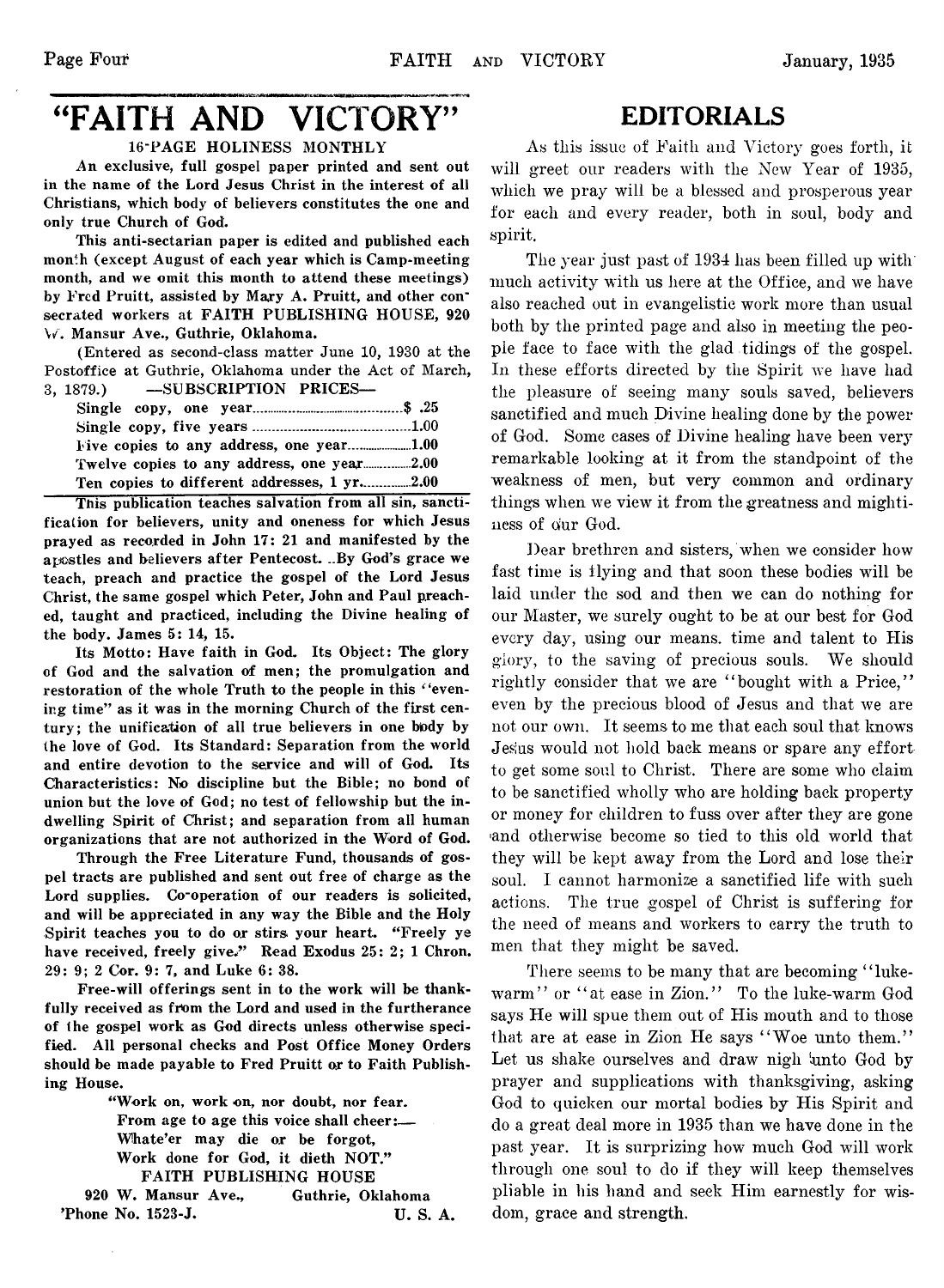The past year's service has been one of much joy and comfort to the writer and we feel deeper in God and farther from the world than ever. We have a deep knowledge of being sanctified wholly, all on the altar for service or sacrifice at the pleasure and will of God. By His grace and power we have on the whole armour of God, ready to go forth in the name and strength of Israel's God, defying the powers of darkness in the progress of conquering the enemy and giving praise and glory to God the great "I AM." When we look back over the past battles and conflicts with Satan's forces and review the victories with trophies won through the strength of our God, o!ur heart is filled with love and praise to Him and courage and boldness fills our souls to move on in the battle against sin and evil of every kind.

#### $0-0-0-0-0$

We are greatly satisfied and encouraged by the way our readers have responded to the "three months subscription" offer. A very large number of three months subscriptions have been sent in and our prayer has been answered in getting a large number of addresses to send the paper to during the winter months and now we shall pray that God will supply means to buy the paper with which to print, so the gospel can go freely to the souls of men and women. The few cents charged is only a starter toward paying the cost of getting the paper to these dear souls. This effort to get the gospel to men is being laiunched thru faith in God and we need your co-operation in prayer, as we know that God can make a way where there seems to be no way. He has done greater things in the past and we move forward with confidence and boldness, for Jesus is our Captain.

#### $0-0-0-0-0-0-0$

Our evangelistic trip into Missouri and Arkansas with Brcs. Earl Laughlin and Paul Wyatt proved to be very beneficial to our hearts and successful in the salvation of precious eternity-bound souls. Salvation work was done both in Missouri and also in Arkansas. The meeting at Wharton, Ark. was well attended, sometimes 200 people at a single service, which was good for a country school house. The Lord blessed much in the preaching of the Word and it went forth with power and authority and heavenly light flashed upon many souls, bring conviction. Some confessed their sins, accepted the sacrifice and was set free from condemnation. The meeting lasted two weeks and a half. We came back to the Office on Thanksgiving day. Glad to get home again and we truly have much to give thanks to God for.

Some teachers in the world today claim that Satan was one time an angel in heaven. They take the 14th chapter of Isaiah to prove their theory. If they could interpret the Word of God properly, they would be able to see that this scripture is referring to the Babylonian king and God's purpose against Asssyria. lie refers to that king as Lucifer because he had exalted himself. He said he would ascend into heaven, (would not recognize the rule of the true God). "I will exalt my throne above the stars of God" (God's people in Israel). He thought he was the Most High. God cut him down and brought him low. It is preposterous to think that Satan was ever in heaven where God is or that sin could ever originate there or be there. If such was true, then heaven would not be a safe place for us to go. Such teaching is a reproach [upon God as though He could not keep heaven pure from defilement. They also try to harmonize the 18th verse in the tenth chapter of Luke with their false teaching where Jesus says, "I beheld Satan as lightning fall from heaven." Satan had corrupted the Jewish nation and had exalted himself as God to them and in them, and had also become a god to the Gentile world through idol worship. The coming of Jesus brought power to men and Satan was being dethroned from heavenly, exalted position. Jesus was not only seeing what the seventy were doing in casting out devils, but His prophetic eye saw further on when Pentecost came and the kingdom of God came with power and Satan's power was broken and he was cast down and Jesus was exalted as the Son of God.

## -------------- o-------------- **OBITUARY**

Ernest Reuber was born October 18, 1883 in 'Washington County, Texas. He came to Oklahoma and located near Bessie in 1902.

December 17, 1907 he was united in marriage with Miss Emma Schaub of near Bessie, Oklahoma. To this union were born eight children; six boys and two girls: Louis Reuber, Arthur Reuber, Albert Reuber, Hannah Reuber. Marvin Reuber, August Reuber, Ernest Reuber, Jr., Mary Ann Reuber. He had one daughter-in-law, Mrs. Arthur Reuber, and one granddaughter, Maxine Ruth Reuber.

His father, mother, and two brothers preceded him in death. He died at his home November 7, at 10:20 A. M., 1934, at the age of 51 years and twenty days.

He leaves to mourn their loss: his loving wife, h s children, two brothers, George Reuber of Bessie, Oklahoma and Willie Reuber of Hominy, Oklahoma; two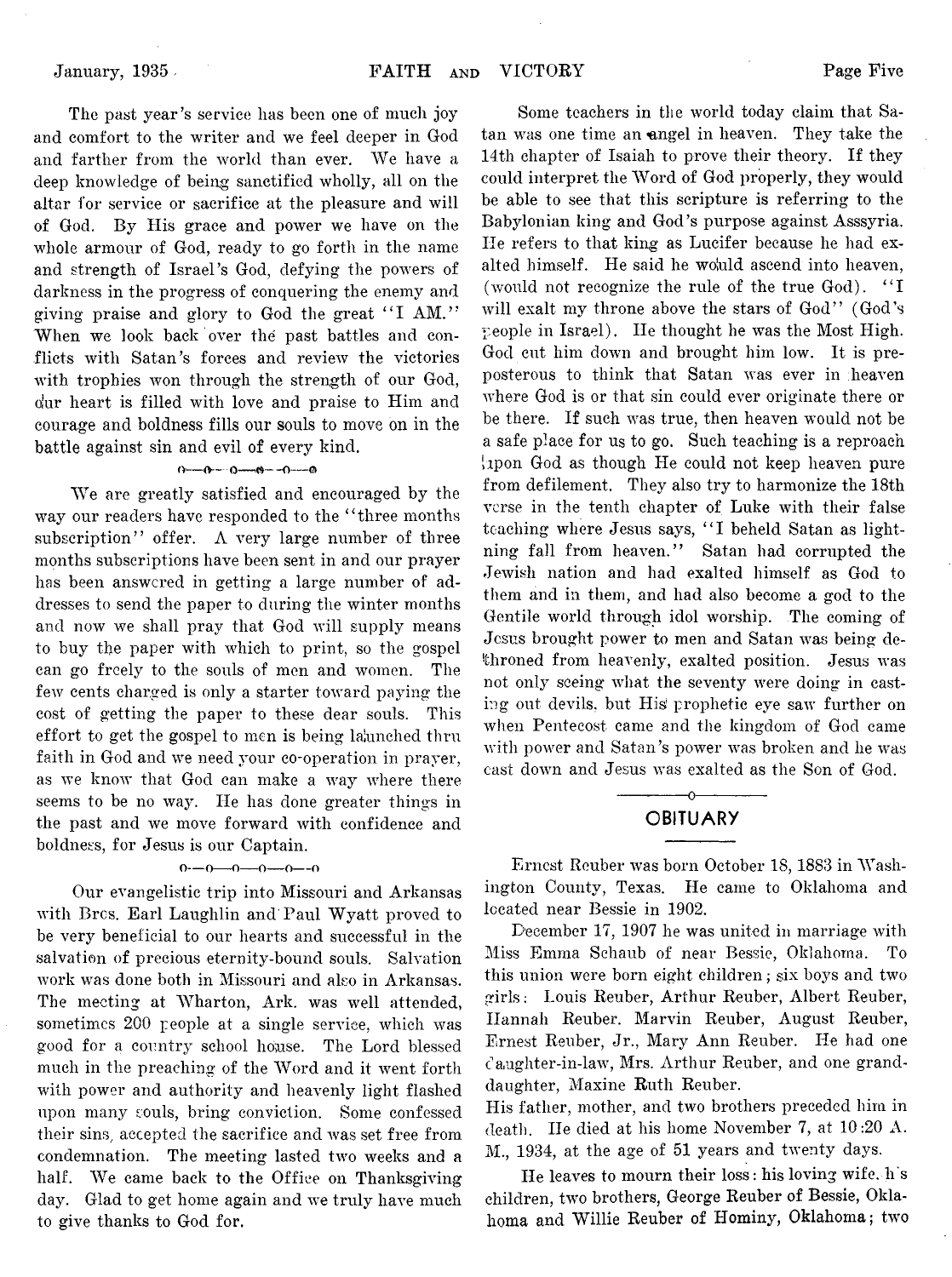sisters, Mrs. Martha Regier of Oklahoma City, and Mrs. Wedcll of Gotebo. Oklahoma, together with a host of relatives and many sincere friends.

He was saved and baptized and a member of the Church of God of Bessie, Oklahoma. He remained true and faithful unto the end.

The community in which he spent his life highly appreciated his neighborliness. They esteemed his life as an example through which God showed to the world the true path of life. He was not only a good citizen of our land, but was always willing to help his needy fellow-man at all times and in all the ways that he could.

As a brother, a husband, and a father, he was all that a kind and loving heart could be. He took upon himself burdens of others and shared the joys of a Christian life with those who knew him.

Our loss is Heaven's gain. In his home his life will be shining forever. It will be an inspiration and a guide of the true way of life. His life will shine with us forever.

Two days before his death he said, "It will be just a short time and it will all be over."

Dear loved ones, please don't weep for me,

For I am happy since I have crossed the sea;

I now possess a mansion bright and fair,

And have laid down the cross I bore when I was **there.**

I'm in this home I talked so much about,

For in my heart there never was a doubt

But what my Savior was preparing a place for me For in His Word this promise I did see.

The funeral services were conducted Sunday, November 11, 1934, at Bessie, Oklahoma by P. C. Stuart of Drumright, Oklahoma.

#### **OBITUARY**

William Henry Smith was born November 2, 1845 in Platt county Missouri; died December 17, 1934 at Pomona, California. Age, 88 years, 10 months and 29 days. He lived about ten hours after being struck by an auto. He died in the faith. We feel that our loss is heaven's gain. Funeral services by the writer. Scriptures: 1 Thess. 4: 13- 18; Job 14: 14; Job 19: 25,. — George Peek

Death has entered the home of Sister Smith and called just in the dawning of her life little Lorraine Smith who was born Jan. 8, 1934 and departed this life Dec. 10, 1934 at San Bernardino, Calif. Age, 11

months and 2 days. She leaves to mourn their loss, a father, mother and a host of relatives and friends.

' ' The Lord gave, and the Lord hath taken away; blessed be the name of the Lord."

" 0 gentle one, we miss thee here,

Sweet form we love so well;

But in our Father's better care,

We know the child is well."

Funeral services by the writer. Text: 2 Sam. 12: 23. — Nellie Poulos.

## ------------- o------------- **PRAYER REQUEST**

I am afflicted in body and desire the prayers of the saints for my healing. — Mrs. Emma Ritchie

Sister Ozcll Allen, a young sister of Neosho, Mo. requests prayer for the healing of nervousness.

<u> 200 - 20 - 200 - 200 - 200 - 200 - 200 - 200 - 200 - 200 - 200 - 200 - 200 - 200 - 200 - 200 - 200 - 200 - 200 - 200 - 200 - 200 - 200 - 200 - 200 - 200 - 200 - 200 - 200 - 200 - 200 - 200 - 200 - 200 - 200 - 200 - 200 -</u> デジー SPECIAL OFFER—All Christians will like these books: All postpaid to your address. " God's Gracious Dealings," 102 pages.......12c "Heavenly Life," 64 pages,  $5\frac{1}{2}X7\frac{1}{2}$ ........13c " Select Songs," 155 old familiar songs.......12c These books have strong paper binding, clear type—you will like them. Three books for 35c. Send stamps or coin. Write for FREE sample of Faith and Victory paper, a 16-page full gospel monthly. Faith Pub. House, Guthrie, Oklahoma

We are arranging to advertise a few of our books and also the Faith and Victory paper in some of the large weekly and monthly papers published in different parts of the United States. We would like to get this truth circulated among a great many more people. We are making special offers and sacrificing to do this. If any of our readers are impressed of the Lord to help bear the cost of advertising, just send the means for that purpose and the Lord will mark the same down on His book to your credit. There are many souls who never hear the pure, unadulterated gospel of Christ. Will you help get the truth to them?

## **Meeting Report**

To all the dear saints everywhere, greetings: Am led of the Spirit to send a report of our labors of the past spring, summer and fall for the glory of God and the edification of your souls.

The past season has been one of much happiness with a few sorrows. The first of March we were called to the bed side of mother who was seriously ill. We continued with her until April 24th when mother went to her reward.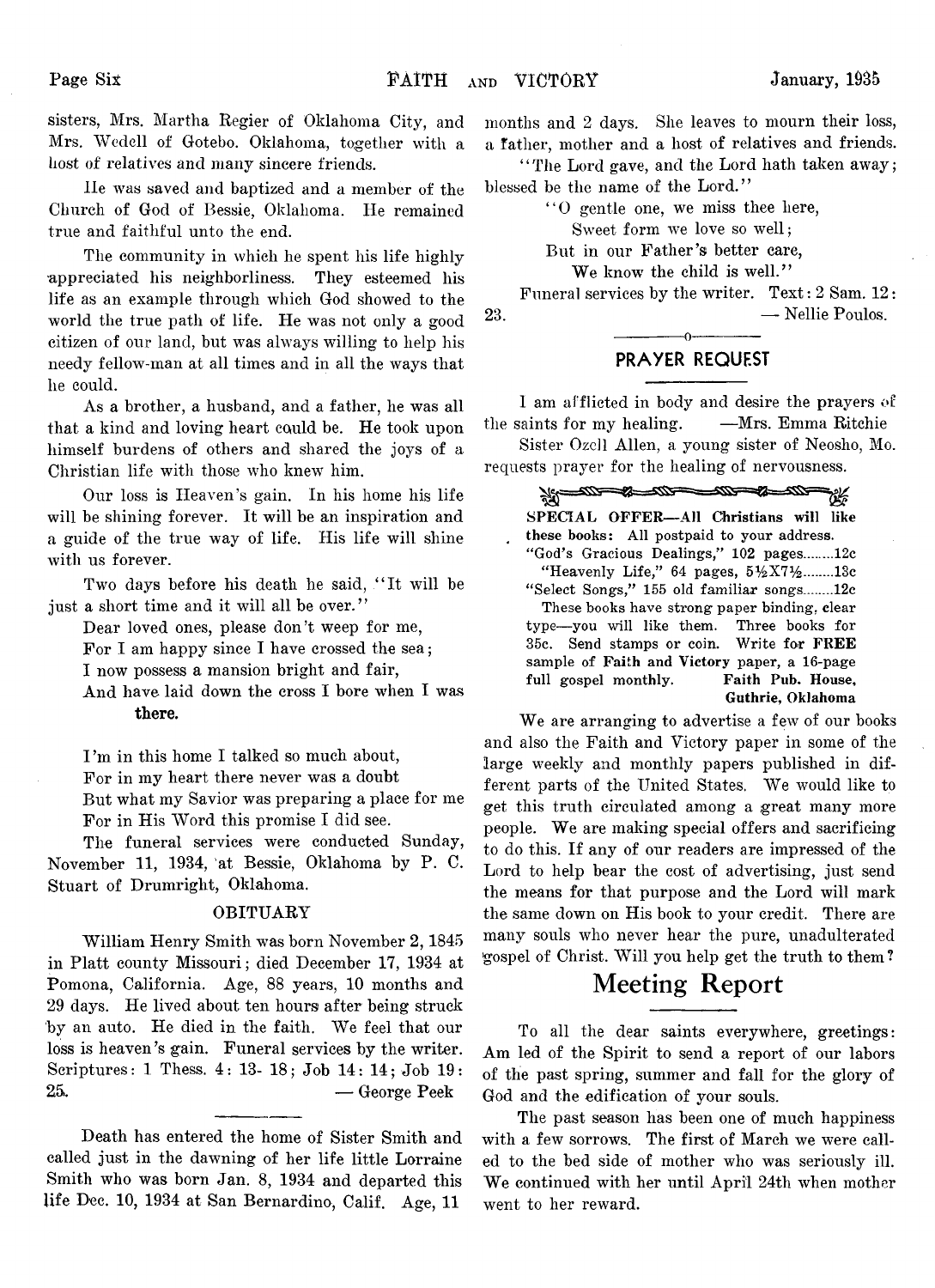In May we went to the mountains for some meetings. Five souls were saved. During June we were here at Neosho, Mo. preparing for the camp-meeting here. On July 6th we motored to Shawnee, Okla. for the camp-meeting there. We enjoyed the fellowship of the saints at Shawnee very much. Several souls were saved. The meeting there, if any difference, was the best we have ever attended there. Sweet fellowship and unity prevailed throughout the entire ten days. We returned home to Neosho for the camp meeting here which commenced July 20th and continued ten days. The camp-meeting was more largely attended, both by the saints and others, than ever before. From 200 to 250 in regular attendance, and at evening services from 400 to 500 attended. More than 30 souls were saved. Nearly 100 happy saints observed the ordinances of feet-washing and the Lord's supper. The baptismal services were crowned with the glory of God.

During August we attended a part of the Oklahoma state camp-meeting at Okla. City, also during part of the Oklahoma camp-meeting and after we, with others, held a revival meeting east of Norman Oklahoma, during which time eleven souls were saved. During September we were sent of the Lord to Oklahoma City, Okla. to hold a revival meeting which proved a blessing to the saints there and much good accomplished by the Lord. During October we were sent of the Lord to Anthony, Kansas to hold some revival meetings. The Lord blessed in the services there. Two souls were saved. On Sat. October 20th before the closing of the meeting on Sunday night, I fell the prey of a nervous breakdown which rendered me unable to finish the meeting there. After being brought home, I am now recovering. Thank God.

On November 4th we were led of the Lord to start an assembly meeting here at Neosho, and which has now closed with lasting results. Twelve souls were saved, some sanctified and healed. The congregation was left in good spiritual condition, for which we praise the Lord. Several visiting ministers were present, also many other saints.

Dear brethren, the good work is going on. Praise God. Please continue to pray God to send strength to my body. The Lord has called me to a new field in east Missouri. So as soon as my strength will permit, I will again be about my Father's business. Let us spread the good news over the land, for the coming of the Lord draweth near. Yours, for the Truth, — Bro. J. Strech, Neosho, Mo.

## ------------- o------------- **Assembly Meeting Report**

The last ten days of the old year of 1934 were days of great rejoicing here at Guthrie. The holiday assembly meeting was greatly favored and blessed of God. The presence and power of God was felt and manifested at the very beginning of the meeting and gathered force as the meeting progressed. Saints began to come in from every direction and every one added fuel to the Holy Spirit flame because no discord was felt. Truly the Lord was Governor and ruler in this meeting and a number was heard to say that this reminded them of the day of Pentecost when they were all together in one place of one accord. Between thirty and forty ministers were present, besides a host of workers and spirit-filled saints. In a condition like this, God was unhindered in His work of convicting, saving souls, sanctifying believers and healing bodies. The saving of souls was the prominent feature of the meeting. They would get saved in the early morning prayer meetings. One evening souls began to come to the altar while the second song was being sung before the preaching, and they just kept coming until there were eight souls at the altar, and as they arose from the altar their faces would shine with heaven's glory. Another night after the Word was preached, they began coming to the oltar and filled the regular altar and altars were erected back half way to the door and these were filled with seekers. I cannot describe with pen the glory and rejoicing of the saints and seekers as the burden of sin and guilt was lifted by faith in Jesus. The very last night of the meeting seekers kept coming.

If there was a discord or friction in this large assembly of saints, it escaped my knowledge or notice. It was a lovely sight and made us think of what John saw when he was in the Spirit on the Lord's day. He saw ' 'the new Jerusalem coming down from God out of heaven, adorned as a bride for her husband. ' ' This assembly of saints was truly a portion of that " new Jerusalem," being adorned with heavenly graces. The life that was in them came down from God out of heaven. One would have to be blind indeed to see and behold the working of this assembly of saints and not be able to see the visible, heavenly organized Church of God which shone as a " city set on a hill that cannot be hid." Brethren, the "Church triumphant" is a visible reality in the earth today and God is calling all believers to loosen and free themselves from all man-made institutions and swing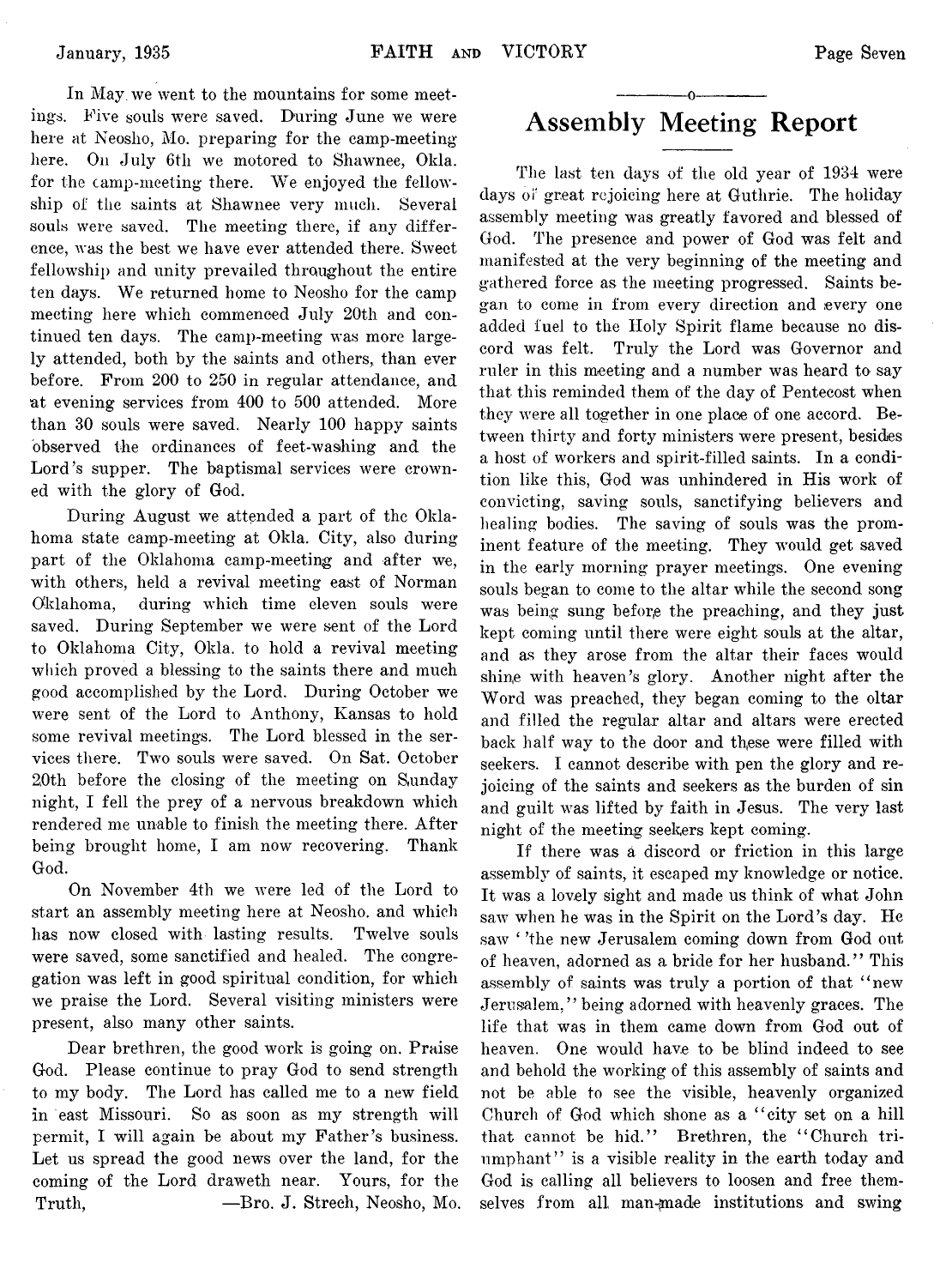out on the promises of God and to abide in the one Church which is His body. We are not able to tell you how many were saved and sanctified, as we lost count of them. Many sought and obtained the infilling of the Holy Ghost —sanctified wholly.  $\Lambda$  number of the older ministers who have been attending the assembly here for twenty years expressed themselves that this was far the best assembly meeting that was ever known here. In humility of heart we thank God for His gracious goodness manifested in this meeting. We are looking for a mighty forward move among all the saints in power, unity and oneness.

The unadulterated gospel of Christ was preached in all its fullness and power and the Holy Spirit did His office work in convicting and drawing. Our soul is bubbling over with praises to God. Some ministers were here from Kansas and Missouri and they declared that they were going to carry a large portion home with them.

All expenses were met nicely by free-will offerings as God was working in those things as well as otherwise. We truly appreciate the body of saints that God sent in to be with us through this meeting Our prayer is for you and with you. God bless each one. — Fred Pruitt.

The saints at Tulsa, Oklahoma are erecting them a building in which to have meeting. It is all finished except the floor and door, and they are now waiting for means to finish it. We feel sure that God would be pleased for some one to help them out with this building so they can have a place to worship. Send whatever the Lord leads, to this Office or to Bro. B. J. Douglas, E. 4, Box 61C, Tulsa, Oklahoma.

 $0 \rightarrow 0 \rightarrow 0 \rightarrow 0 \rightarrow 0$ 

Jefferson, Ore. —Dear saints: As I said in my last testimony God wonderfully poured out His Spirit of blessing upon us as we measured our lives to the Word and the leadings of the Holy Spirit. Our home was a heaven on earth to us. Where once our home was a place of disagreement, sorrow and trouble, now it was a place of peace, love, joy and victory from day to day. As our little ones began to grow up, they too, would come to Jesus, and 0 how He would bless them. I am sure it pleases the Savior to bring our little ones to Him, for He said, " Suffer little children to come unto me, and forbid them not, for of such is the kingdom of God; except ye be converted and become as little children, ye shall not enter the kingdom of .heaven." I pray God, dear parents of little children, that He will put His divine fear upon your hearts, and that you will do your best to train your little ones for heaven. Some may say, we have known parents to do all they could, and after the children grew up they would go off in sin like others. Even if they do. we can have this grand consolation that we have done what we could and they are the responsible parties. Those things should not discourage us in the least. If I had my days to live over, I would even strive more earnestly to train my children for the Lord. Many times when quite young they will get their simple prayers through when older ones do not.

As we went along from day to day praising God for peace and victory, Satan became enraged and persecution began to arise, and many that were once our friends became our persecutors, and said many hard things to us and about us, and especially when we left the Baptist Church. Some times they would scold, some times they would try to persuade, but we could not afford to go back on what God had given us. It was too precious!

We did not know of any saints near us, so we were just standing there alone with God. We desired so much to see some saints to see if they really did enjoy what we did. One day we saw in the *Trumpet* a testimony of a Brother who lived about forty miles away. I told wife if she would stay and care for the home, I would go and see him. I went, and there met an old Brother by the name of Barker. We had never met before in life. Just as soon as he met me, he did not wait for an introduction, but came and embraced me in his arms and said, " Praise God, my brother." 0 it seemed I had almost taken a flight to the glory world. When I returned home I told wife I had found the people I was looking for, and it was so much comfort to us. (To be continued) — H. W. White

#### . . . . . . . . . . . . . .

Ardmore, Okla. - Dear Bro. and Sister Pruitt: I am writing to tell you of the healing of our baby, for whom we wrote to you requesting prayer over two months ago. I can truly thank and praise the Lord for healing my little one. He had a rupture from birth and was suffering all the time. We didn't think there could be any thing done for him, but I know your prayers have been answered. I give God the praise and also thank you for your kindness.

I am asking all of you to pray for me and my family. — Mrs. Bergie Collins.

*The Concordance and Word Book to the Scriptures* contains 268 pages, printed on Bible paper. It's very handy for the minister or Bible student. Price, 50 cents postpaid. Ten books for \$3.00 to agents.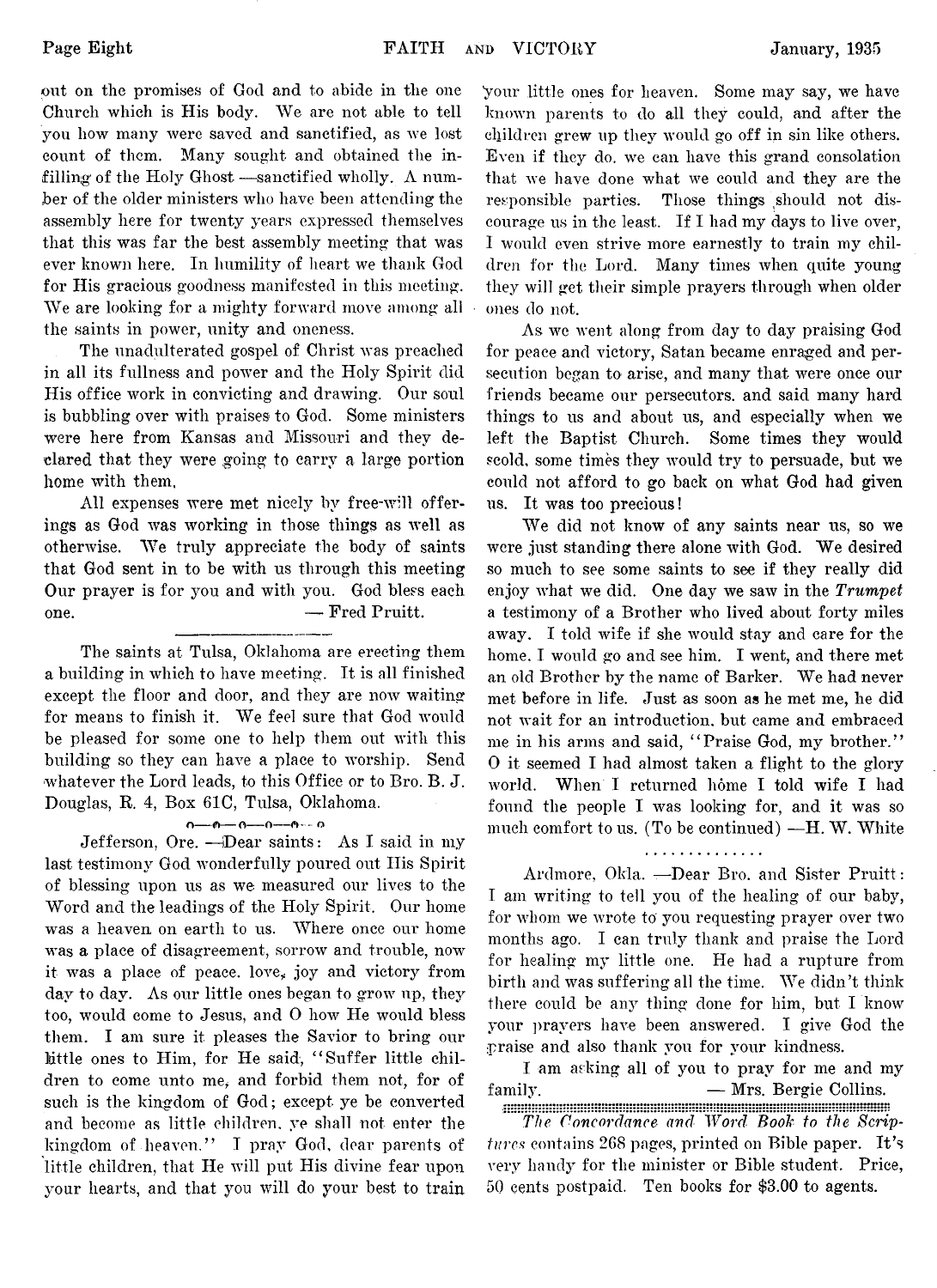

# « Young People's Section »

## **Thinking Of Home**

As we're walking through the valley Amid the trials here below, We so often think of heaven And it makes us long to go.

Go away to be with Jesus In our mansion in the sky, Where no sorrows ever enter And no tear drops dim the eye.

There the angels all are singing, Making heaven's arches ring, And some day we'll go and join them In the palace of the King.

And our eyes shall see the Saviour We so often longed to see, And shall dwell with Him forever In our home from trouble free. — Susie Whipple.

## EDITORIALS

We are now entering upon the responsibilities of the New Year. The failures and victories of the past year will remain unchanged. The failures of the past will, no doubt, prompt us to keep so in touch with God that we will have more victories in the future. Everyone should desire to receive spiritual hissings from the Lord that they may be a greater blessing to others.

 $0-0-0-0-0-0$ 

The holiday Assembly meeting here at Guthrie closed with victory. The Lord especially worked in this meeting. A large number of young people were 'saved and sanctified, and we could tell by their testimonies that they had a definite decision to live for the Lord. Each afternoon during the meeting the young people's meeting was largely attended, and the Lord was present in power to feed our souls. I have never before seen the young saints take such an active part in all the services as they did during this meeting. Several have a definite call from the Lord to work in His vineyard, and it is easy to discern the hand of the Lord upon them, qualifying them for greater service,

As the meeting closed, the young saints parted with greater strength and fortifications to fight the battles of life. Evidently, there is going to be much more fwork done for the Lord during the year which is before us.

With your co-operation and the leadings of the Lord, we here at the Office are going to increase our work in getting the gospel to the people through the printed page.

 $0 - 0 - 0 - 0 - 0$ 

We rejoice in the truth that God has a people separate and distinct from the world and all sects, which fact makes them a "peculiar people". In this gospel day God is calling His people (those who are really saved) out of man-made institutions where they were scattered in the cloudy days of confusion. God is gathering His sheep into one holy fold. The *Faith and Victory* is the only paper that I know of which stands definitely for the above truths, and not only teaches full salvation to all people, but also teaches the necessity of coming out and cutting loose from manmade institutions called churches and dwell in the one holy fold in fellowship with all the saints of God.

#### $\overbrace{0 \pmod{0}}$

We have in stock a 32-page booklet entitled, *Instructions of Youth in the Christian Life,* written by C. E. Orr. I wish this book were in the possession of every young person. It should be read and re-read often. Here is our special offer until March 1st. Send five cents in stamps or coin to this Office and the book will be sent to you postpaid.  $-$  L. D. P.

## ------------- o------------- **Faithfulness**

Webster says, " Faithfulness means honestness, loyalty, trueness and constantness." So many people fail to realize what the real meaning of this word is. God says in His word, " Let no man despise thy youth; but be thou *an example of the believers* in word, in conversation, in charity, in spirit, in faith., in purity." 1 Tim. 4: 12. God wants us to be examples in this world of sin, and to be examples we must be faithful. " And Stephen full of faith and power did great wonders and miracles among the people." Acts 6: 8. We like Stephen must also be faithful. Dear young saints, it is going to take faithfulness to win souls for Christ. The unsaved are watch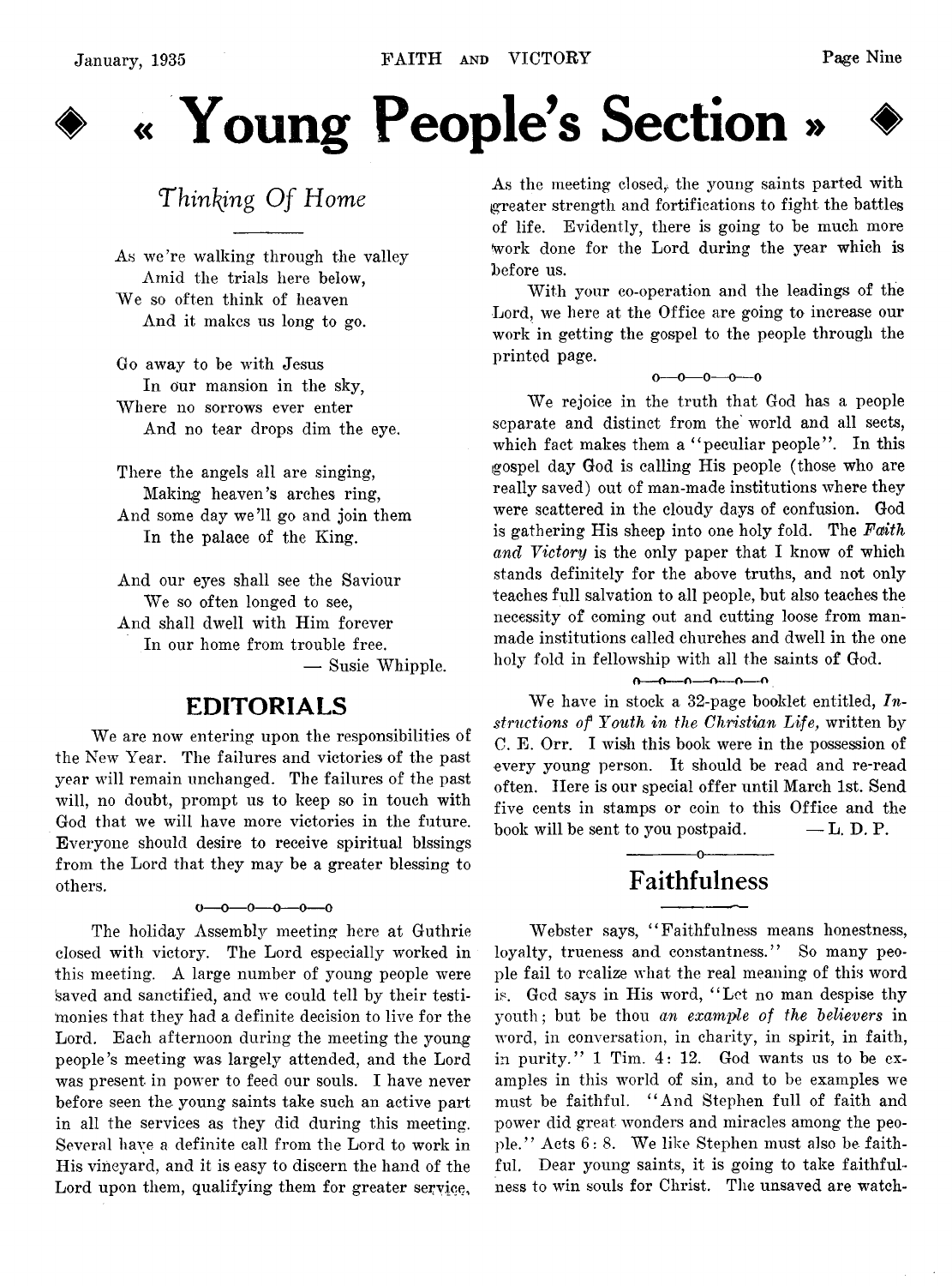mg our lives and if we are faithful in all trials and temptations the unsaved can see by our lives that they can also live faithful after they are saved. "He that is faithful in that which is least is faithful also in much; and he that is unjust in the least is unjust also in much." Luke 16: 10. We must be faithful in the little duties as well as the greater duties. The unsaved are watching so closely that if we aren't faithful in little things they are likely to notice that little thing that we didn't do and it might keep that person from being saved. The person who saw our unfaithfulness might tell other people and in that way keep several people from getting right with God. Therefore, it pays to be faithful in all things because it would be sad to see some soul go into eternity unprepared just because we did something that caused them to lose faith in us.

Many times young people are unfaithful in reading the Word of God, praying and testifying. In order to learn how to be faithful we must read and meditate on the Word of God, that our lives may be more Christ-like. I know the enemy tries to keep us from reading the Word by telling us that we don't have time and that we have something else to do that just has to be done right now, but we must not neglect faithfulness in reading and studying the Word. The enemy of our souls tries to keep us from praying and testifying, especially in meetings. He will try to tell us we can't do anything for God and that there isn't anybody that has faith in our testimonies and prayers, but we must and can by God's help drive back all powers of Satan and be faithful to God. We get stronger in the work of the Lord by testifying and praying, no matter if it does seem little sometimes. It is the little faithfulness that grows, and just a word or two may encourage some soul to seek God. We as young workers for the Lord must become more faithful as we work in the Lord's vineyard. The older saints are not always going to be with us to carry on the work and there will have to be faithful workers to take their places in order to continue carrying on the work of the Lord and win souls for Christ.

Above all, young saints, be faithful in all trials and tests. When we are going through a trial and feel as though we can't possibly hold up under the burden any longer, we must remember "the greater the cross the greater the crown." Keep faithful and the Lord will surely richly bless every one.

A Sister in Christ, — Minnie Mae Roush.

Subscribe to *Faith and Victory* paper. Five years for only \$1.00—a wise investment.

## **The Gospel Plummet**

When I was a boy, in our home in southern Illinois, 1 went to the barn-shed one day, took father's tools and some pieces of boards and set to work making a kennel for our dog. I sawed and nailed and in the course of a few hours the work was nearing completion, when my brother, seven years my seni  $r$ , came in from the field with the team at the noon hour. He reproved me for getting the tools down in the dirt and said they would he broken and lost. He charged me with wasting the lumber and nails and asked what I was trying to make. I told him what it was intended for, and thought it strange he could not see. Soon he returned from feeding the team and said, "Well, that is a pretty thing. It will fall before night.'' I was much displeased by this comment, and my feelings were greatly affected. Then he came and picked up the square from the dust and placed it on the corners of the crude structure, and I was made to see how very imperfect the work was. The square would have revealed to me the imperfections had I applied it in the course of construction; this I neglected to do.

How true this is of life! We are inclined to look upon our own deeds and see perfection in them without applying the Plummet of the Gospel to prove their rectitude, forgetting that "There is a way that seemth right unto man, but the end thereof are the ways of death." Our Elder Brother comes to us in the workshop where we are building for eternity. Do not misjudge Him and think that He comes with the spirit of criticism. It is with love for our best good that, through the agency of man the Holy Ghost, He swings the gospel Pulmmet beside our lives and points out to us wherein they come short of the requirements of God. Will you not then, my brother, seek God, receive new life, and henceforth build according to the requirements of the Bible ? — 0. A. Newlin.

 $\begin{array}{ccc} 0 & 0 & 0 \end{array}$  $\alpha$ 

Osyka, Miss. — Dear ones: I am eleven years old and in the sixth grade and live on Line Creek five miles out from Kentwood. I got saved September 31, 1934 when Sister Katherine Watson was at Line Creek holding a revival. My mother is saved too. I enjoy serving the Lord.

My aunt lives not far from me and she is a little girl of my age. She got saved when I did.

Yours, — Ethel Lea.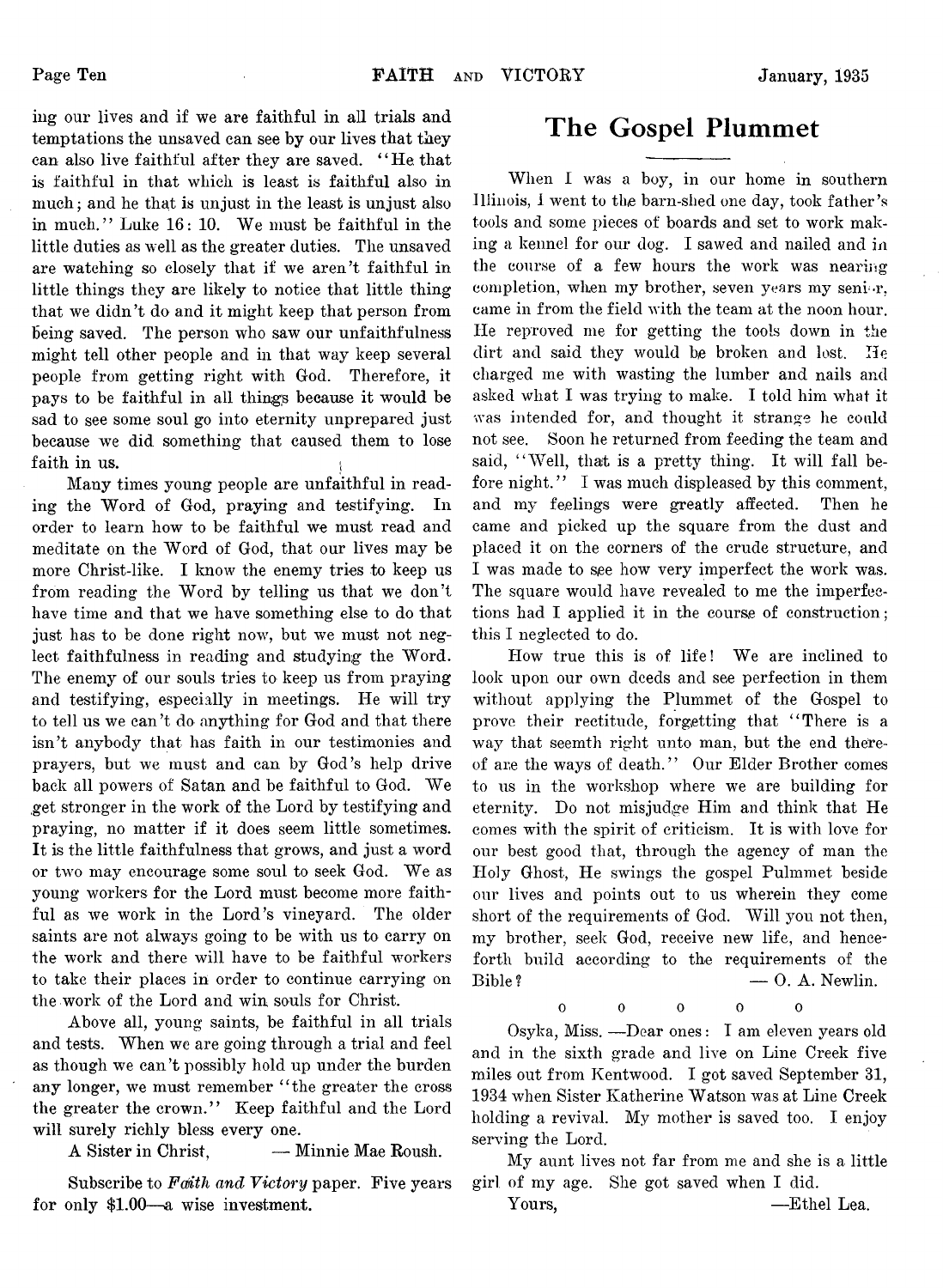Cario, Egypt — Dear Bro. Pruitt and all the saints scattered abroad and readers of Faith and Victory: 1 am very grateful for the privilege; of greeting you again from Egypt in Jesus' name and to report that 1 am saved and on the victory side. Hallelujah.

I am propagating the gospel of Christ in Cairo, the capital of Egypt, at present. I came here for some business and God led me to some precious souls who stood faithful for a long time and who seem to be very zealous and sincere. We have a meeting-place which is prepared with benches, chairs, gas lamp and is spread with mats. The Lord is letting His Word 'go forth with unction and souls are being aroused to 'their lost condition. Last night we had a glorious service and great was the power of God in delivering His word which was much enjoyed and appreciated. The presence of the Lord was felt in our midst and every one got blessed, so that our singing was heard from a far distance. Some testified that God saved their poor souls from sin and over twenty decided to live for the Lord. The meeting-place was so crowded that I was hardly able to move among the audience in order to pray with those who knelt down to seek salvation. We have service nearly every night except Saturday, and also a women's meeting every Thursday. God gave us a precious service this morning among the ladies. They sought the Lord with tears. Six testified to the saving power of God to their souls and seven gave their hearts to the Lord.

The brethren are planning to secure another larger hall so as to accommodate the thirsty and hungry crowd. Trust that an interest be created among God's true people in America toward this needy field. Thanking you for your prayers and material help,

Your blood-washed Brother, — Hanna Arsanious

ooooo

Boley, Okla. — To the dear saints of the Most High: Greetings in the precious name of Jesus.

I feel led to testify to the goodness and mercy of the good Lord. He has so wonderfuly and gloriously blessed me in the last three months. For some time I have been afflicted with a weak heart along yith other bodily weakness —nervous prostration, yet I resorted only to prayer, and the Lord healed me or relieved me every time without the aid of a single drug or herb, and I give Him all the glory. Sometimes when I would have those sinking spells, one would think every breath was the last one, yet I trusted doctor Jesus only. Bless His holy name. He will never leave us.

About three months ago I took sick with a severe

attack. This time I got so low that I could not lie down to sleep. For several nights 1 sat up, though seemingly I was too weak to sit up. I did not dare try to lie down. If I did, my breath would leave me, or my heart stop. The good Lord only can tell how I suffered. I told Him, " Though lie slay me, yet 1 would trust him." I meant it. and He knew it.

Making a long story short, today I am up again, able to do (with a very little exceptions) all my house work myself. I was anointed and prayed for by the elders in obedience to the precious Word. I even sent to Hoffman where Bros. Jackson, Robinson and others were holding a meeting and got an anointed handkerchief which seemed to be the turning point of the great test the good Lord brought me through. Though not completely healed, yet the Lord has so wonderfully blessed me soul and body that I cannot keep quiet any longer. I want all the many saints now to join me in praise to God for such a glorious victory. I am stronger in the Lord now than ever before. Your Sis. ter in the one body, saved and kept by the power of God. — Mary McMillan

n n o o San Leandro, Calif. —Dear Bro. and Sister Pruitt: Will write you a few lines this lovely afternoon and send you greetings in Jesus' precious name. I praise the dear Lord for His goodness and mercy to me and for the decision He gives me to live for Him and go all the way with Jesus. He is all and in all to me. Praise His holy name!

Enclosed you will find \$1.00 for the renewal of the *Faith and Victory* for one year and use the remainder where most needed. God bless you in your noble work and may the little paper be a blessing to many dear souls as it has been to me. Being where there are no saints, it means much to have *Faith and Victory,* for it is food to my soul. How I long to be back with the dear saints, but I am glad we can have Jesus with us wherever we are. God bless all of you.

I remain your Sister in Christ,

— Mrs. Fred Dinkelman

o o o o

Okemah, Okla. — Dear Bro. and Sister Pruitt: Greetings to all in the holy name of Jesus. Today finds me saved, sanctified, satisfied and determined to follow Jesus all the way. Truly, He is all I need in this present world. I mean to fight the fight of faith 'till life on earth is done. I am more and more encouraged every time I read the testimonies of the dear saints. I want to be all each day that the dear Lord would have me to be. Pray for me. Your Sister in the one way, — Jettie Mae Phillips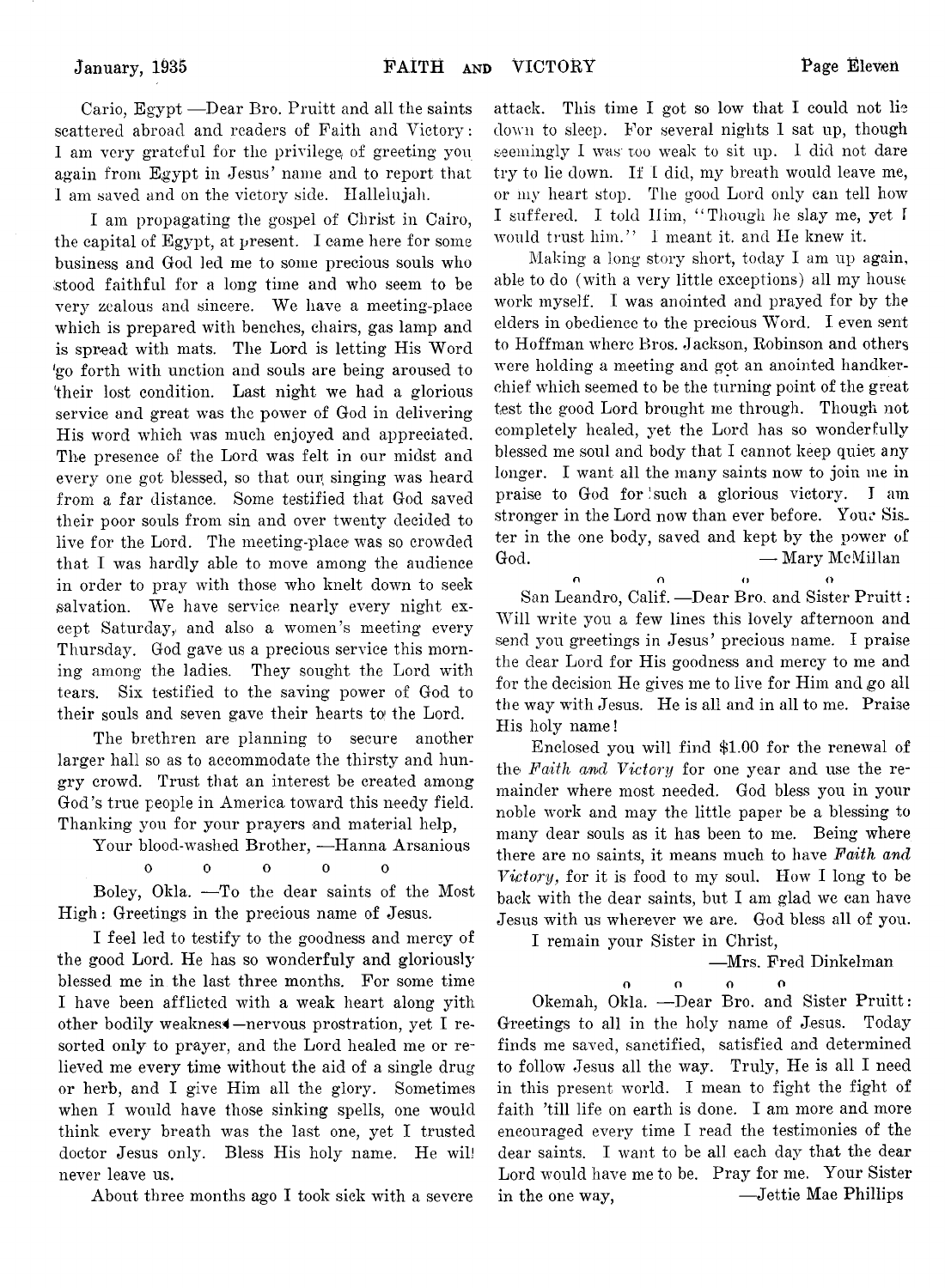#### **CHARACTERISTICS OF SPIRITUAL LIFE**

In the fourth chapter of our Lord's gospel by St. John we read where Jesus came to Jacob's well, and there met the woman of Samaria who had come to draw water. This woman became greatly interested when the Lord told her that the water He would give would cause one to never thirst, but would be in him a well of water springing up into everlasting life. In John 6: 35, the Lord Jesus declares Himself to be the Bread and Water of life, and that he that believeth on Him shall never hunger or ithirst. After having been born again and made a new creature in Christ Jesus, this water of life begins to flow into the new-born life which constantly conveys to the happy soul strength or power to live a sinless, pure and holy life in the sight of God. To possess the Water of life of which we will never thirst, and the Bread of life of which we will never hunger, is symbolized in spiritual terms only, and only upon certain conditions can anyone experience the truth of this statement. So long as the Christian lives and obeys God or lives up to the pure gospel standard of a holy or sanctified life, this water and bread of life will ever be sufficient to sustain spiritual life, for it is the beginning of eternal life.

In John 5: 24 we read the very words of our Savior, "Verily, verily, I say unto you, he that believeth in my word and believeth in him that sent me, hath everlasting life, and shall not come into condemnation but is passed from death (death in sin) unto life." In John 6: 51 Jesus declares Himself to be the Bread of life which came down from heaven, and if any man eat of this bread (measure up and live up to a hundred percent standard of gospel life), he shall live forever. This conveys the truth by the Word of God that having died to sin and definitely living a holy dedicated life towards God, this water of life is as a constantly flowing stream that never goes dry, possessing life-giving elements to live free from all sin right here in this life; thus being a living witness to the declaration in 1 John 3: 9, " That whosoever is born of God doth not commit sin."

The prophet Isaiah likens the holy man of God as a watered garden and a spring of water that never goes dry, and John the Revelator speaks of it in symbolical terms as a pure river of water of life •clear as a crystal, proceeding from the throne of God. Long ago the Psalmist spoke of a stream of water that makes glad the city of God, for all heaven rejoices over those who have been redeemed from sin through Jesus Christ our Lord, and are receiving their strength, power, and life through this stream or spring that flows from the throne of God.

How expressive are the beautiful words of that old time gospel hymn:—

" Come thou fount of every blessing,

Tune my heart to sing Thy praises— Streams of mercy never ceasing

Calls for songs of loudest praise." — John H. Griffith

## ---------------- o----------------- **For Consideration**

Because of a reconciliation meeting at the Oklahoma City camp-meeting of 1934, it appears there has been a report spread over the land to the effect that we, A. E. Harmon and E. M. Zin and other ministers present, submitted to a freedom of conscience doctrine on the question of life insurance for Christians. This is one of the greatest errors in many years. We have always, and do yet, stand by the doctrine that was taught from D. S. Warner to the present time on this subject and many others of like nature.

Now concerning the statement that was made, " that we do not make life insurance a test of fellowship." According to the Word, fellowship is of the heart and exists where heart purity exists. Holding this and other things to be a test is therefore governed entirely according to light and knowledge on such subjects.

We believe the New Testament ministers of the early part of this Reformation taught a standard equal to the Apostolic standard. We believe to give many external articles of the present day a liberal conscience, that is, to tell Christians to do as they please and not warn them against such things, is lowering the standard. A standard is a rule established by a sovereign through command or example. We believe that Jesus and the apostles raised a standard, both by doctrine and practice, internal and external, which eradicates from the Christian life such articles or principles as freedom of worldly dress and amusement, speculating, treasure-seeking, life insurance, doctoring, double marriage, divorce and such like. We believe life insurance, with other things, is a principle of wrong to a Christian on the grounds that they deal with the body "which is not our own," and in such a way as to be inconsistent with the teachings and practice of Christ and His disciples. Also that they directly or indirectly open a way for the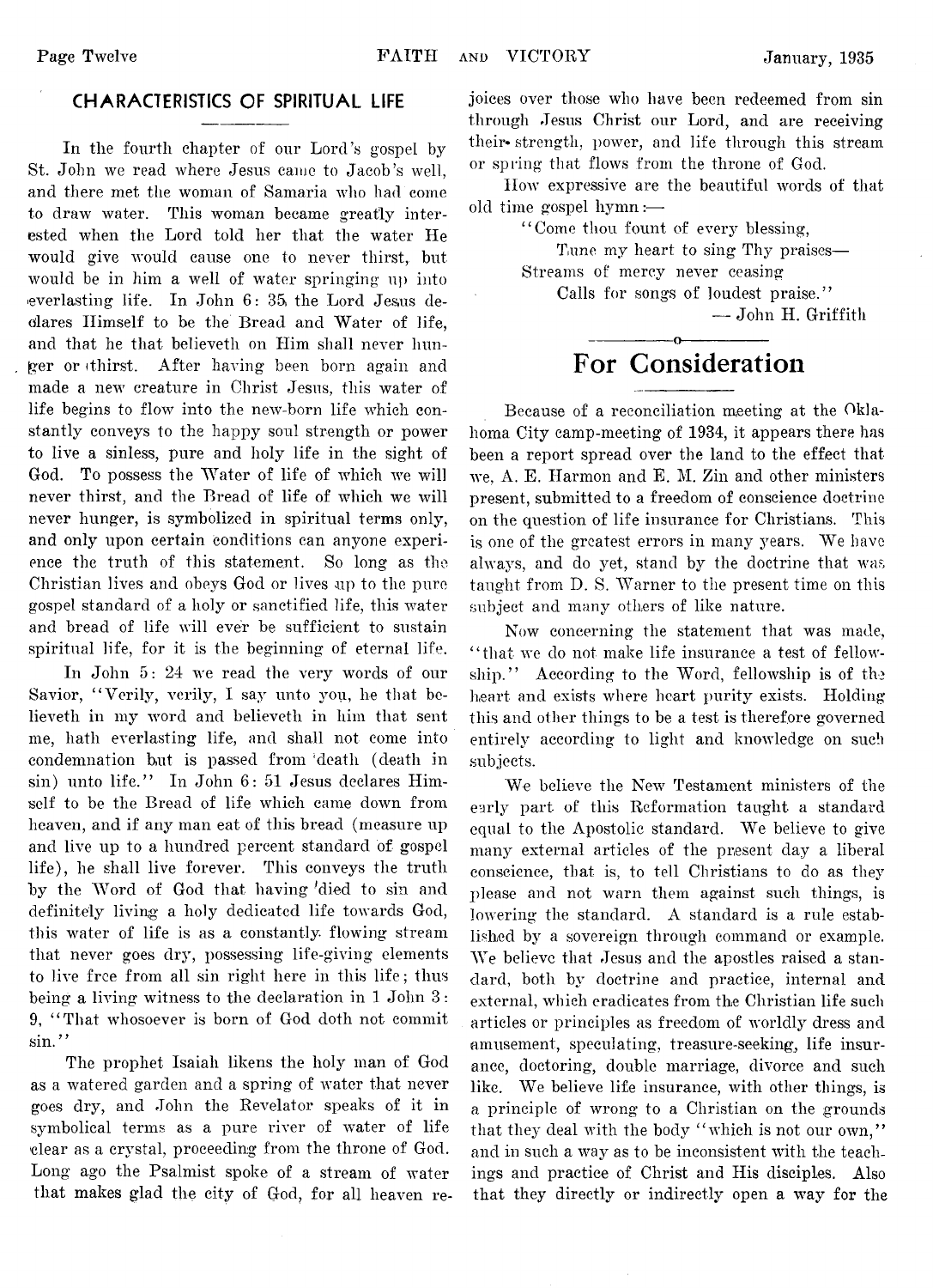hindrance of complete faith, trust and confidence in God, that they set a wrong example to those who would keep free from earthly entanglements. We speak not of the world, but how Christians should live.

Now sin is the transgression of the law or knowledge of truth. To us the foregoing articles or principles are wrong on account of light, 4' for whatsoever makes manifest is light." To make these a test of fellowship would apply to those who have light. To those who have not, fellowship extends until such time as it has been made plain that they are wilfully resisting light, or have in some other way lost salvation. At such time true fellowship stops. Lack of knowledge on some truth does not interrupt fellowship, but resisting truth does. To extend fellowship beyond this point would endanger our souls to darkness. On the ground of no light or knowledge, external things are not made a test of fellowship, but where light comes and is wilfully resisted then fellowship ends.

This is the foundation we are standing on. To give these things liberty in the Church is a far more serious matter than with just an individual alone. There are two things in consideration; one deals with the Church in the full light, the other with the individual who is in the Church but not in the full light. The first concerns the allowing of life insurance with other articles or principles to have freedom as a matter of conscience in the Church, that is, to give it a place in the doctrine to be free as people desire. This we cannot, must not, and will not do, for as we said, this will destroy the foundation. The second concerns an individual who has no light on the subject. To those we should not fellowship the wrong but bear with them until they receive or reject light.

We are not writing this article to create any unnecessary agitation, but to quiet it. The doctrine of 'Christ cannot be changed, as Paul said, " If any one bring another gospel unto you than that ye have received, let him be accursed." We advise Christains levery where to stay clear of trouble and all things that create trouble. The time is short; it is high time for men every where to awake out of sleep and put on the whole armour of righteousness, for now is our salvation nearer than when we believed. The devil inserts many questions into our midst these days to bring division. If he can get your attention he will get you off your feet. Jesus said, " If ye *continue* in my word, ye are my disciples indeed, and ye shall know the truth and the truth shall make you free."

Yours in Him,  $- A. E.$  Harmon.

(We advise our readers to consider the truth in the foregoing article with unbiased minds and to steer clear of any doctrine that darken or lead you toward the world. It seemed necessary to print this article because of false reports spread abroad concerning our belief in these true Bible doctrines. We are confident that very few of the dear saints in Oklahoma have any mind to drift to the world and lose their faith in God. This was greatly proved by the blessed and glorious unity and oneness that prevailed in the Assembly meeting which recently closed at Guthrie. I know that there are a few who profess that are chronic grumblers and fault finders, and if they cannot find some trouble to get into, they will pick and pick until they make a sore. I believe that the majority of saints are seeing this, and also that they see clearly the slimy, compromising spirit that would blind their souls and attach them to the world. They will not, by the grace of God, bow to either of these spiritual powers of darkness, and such spirits will have a harder time to mix with the saints now as the cover is being pulled off the sneaking, woolcovered devil. The melting love and unity which God gave in the Guthrie assembly has inspired hope and courage in the saints and they can see better days dawning for the true and faithful. God hates strife, contention and division and the devil hates unity, love and peace. Which one do you want? "By this shall all men know that ye are my disciples if ye have love one to another." John 13: 35. — Editor.)

#### **IDLE WORDS**

Idle words say 'nothing.'

Yet many things they show. They mar the beauty of the soul, Though once as white as snow. They leave a scar, a stain, a blot When spoken by the fair, And add unto the weary still Another weight of care.

The perfect man withholds them, The fool by 'these' are known---'Tis by God's grace we overcome,

We'll reap as we have sown.

Idle words deceive us,

We think they're little things, But oft' they prove as scorpions, They, too, have bitter stings.

— Ethel Meadows

Ť.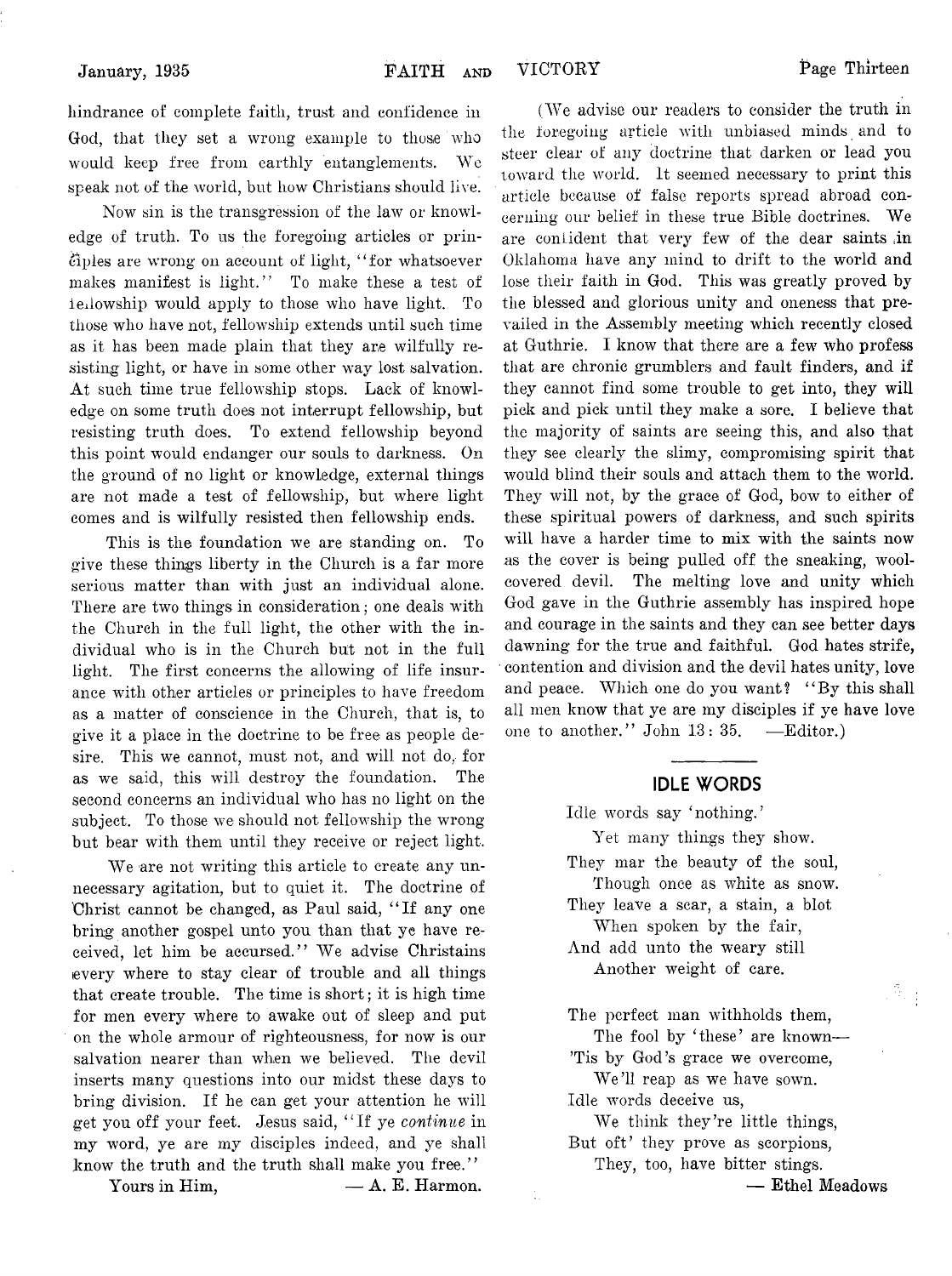## **Bible Lessons For Sunday Schools And Home Study**

By Sadie E. Orr, Box 370, Hammond La.

Sunday, January 6, 1935.

#### Home Study For The Week

Dec. 31—Peter's Conversion. John 1: 35- 42.

- Jan. 1— Peter's Call. Mark 1: 14- 18.
- Jan. 2— Peter's First Campaign. Matt. 10: 5- 15.
- Jan. 3—A Call to Bring Good Tidings. Isa. 52: 7- 12.
- Jan. 4— A Call to Give Warning. Ezek. 3: 16- 21.
- Jan. 5—A Call to Denounce Sin. Amos 7: 10- 15.
- Jan. 6—Devotional Reading. Isaiah 6: 1- 8.

#### SUBJECT—Peter's Conversion and Call.

Lesson Text, Printed Portion, John 1: 35-42; Mark 1: 14-17

1: 35. Again the next day after John stood, and two of his disciples;

36. And looking upon Jesus as he walked, he saith, Behold the Lamb of God!

37. And the two disciples heard him speak, and they followed Jesus.

38. Then Jesus turned, and saw them following, and saith unto them, What seek ye? They said unto him, Rabbi, (which is to say, being interpreted, Master,) where dwellest thou?

39. He saith unto them, Come and see. They came and saw where he dwelt, and abode with him that day: for it was about the tenth hour.

40. One of the two which heard John speak, and followed him, was Andrew, Simon Peter's brother.

41. He first findeth his own brother Simon, and saith unto him, We have found the Messias, which is, being interpreted, the Christ.

42. And he brought him to Jesus. And when Jesus beheld him, he said, Thou art Simon the son of Jona: thou shalt be called Cephas, which is by interpretation, A stone.

Mark 1: 14. Now after that John was put in prison, Jesus came into Galilee, preaching the gospel of the kingdom of God,

15. And saying, The time is fulfilled, and the kingdom of God is at hand: repent ye, and believe the gospel.

16. Now as he walked by the sea of Galilee, he saw Simon and Andrew his brother casting a net into the sea: for they were fishers.

17. And Jesus said unto them, Come ye after me, and 1 will make you to become fishers of men.

Memory Verse— And Jesus said unto them, come ye after me ,and I will make you to become fishers of men. Mark 1: 17.

Central Thought—The call and sending out of the first disciples.

Practical Truth— The necessity of heeding the call from God.

#### Suggestions To Teachers

Why did Peter go with Jesus ? He became a student in the school of God and the greatest Teacher. Ways of winning souls to Christ.

EXPLANATORY NOTES ..........................

Finishing the studies in the Christian life in the last quarter of 1934, we are beginning Jesus' works and life through the life and letters of Peter, one of the first called and sent out after Jesus, began His public ministry as He returned from the memorable temptation in the wilderness. His first great work was to call and qualify four of the disciples who were fishers, and through Jesus, became fishers of men. This meant a change of occupation, but thank God, without waiting they followed Christ in service and sacrifice. O that all who go out as soul-winners would really win souls to Christ. So many win souls to some cult instead of Christ. Win to Christ, not for self, not for creed, or party, not for "our church." Win with the gospel; make it attractive by example. They followed Jesus by testimony, "Behold the Lamb of God." May our life and testimony be such that the association will lead souls to Christ in repentance, in faith and in sacrifice. The fishers on the sea of Galilee sacrificed their nets, boats, relatives, associates and business to gain the greatest Divine business capacitated by Jesus which insures succes in their fishing in the great sea of humanity.

It costs no less today to be a soul-winner than when the first disciples began their mission of soul winning. It takes all to be a disciple of Jesus and a soul-winner.

#### SUNDAY, Jan. 13, 1935

#### Home Study For The Week

Jan. 7—Peter's Confession. Luke 9: 18- 26.

- Jan. 8— Peter's Testimony. 1 Peter 2: 1- 10.
- Jan. 9—Nathanael's Confession. John 1: 42- 51.
- Jan. 1C—Martha's Confession. John 11: 21- 27.
- Jan. 11—A Centurian's Confession. Matt. 27: 50- 56.
- Jan. 12— The Good Confession. 1 Tim. 6: 11- 16.
- Jan. 13—Devotional Reading. Psalms 34

#### SUBJECT—Peter's Great Confession,

Lesson Text, Printed Portion—Luke 9: 18- 26; 1 Pet. 2: 5, 6

9: 18. And it came to pass, as he was alone praying, his disciples were with him: and he asked them, saying,  $\sqrt{v}$  hom say the people that I am?

19. They answering said, John the Baptist; but some say, Elias; and others say, that one of the old prophets is r.sen again.

20. He said unto them, But whom say ye that I am ? Peter answering said, The Christ of God.

21. And he straitly charged them, and commanded them to tell no man that thing;

22. Saying, The Son of man must suffer many things, and be rejected of the elders and chief priests and scribes, and be slain, and be raised the third day.

23. And he said to them all, If any man will come after me, let him deny himself, and take up his cross daily, and follow me.

24. For whosoever will save his life shall lose it: but whosoever will lose his life for my sake, the same shall save it.

For what is a man advantaged, if he gain the whole world, and lose himself, or be cast away?

26. For whosoever shall be ashamed of me and of my words, of him shall the Son of man be ashamed, when he shall come in his own glory, and in his Father's, and of the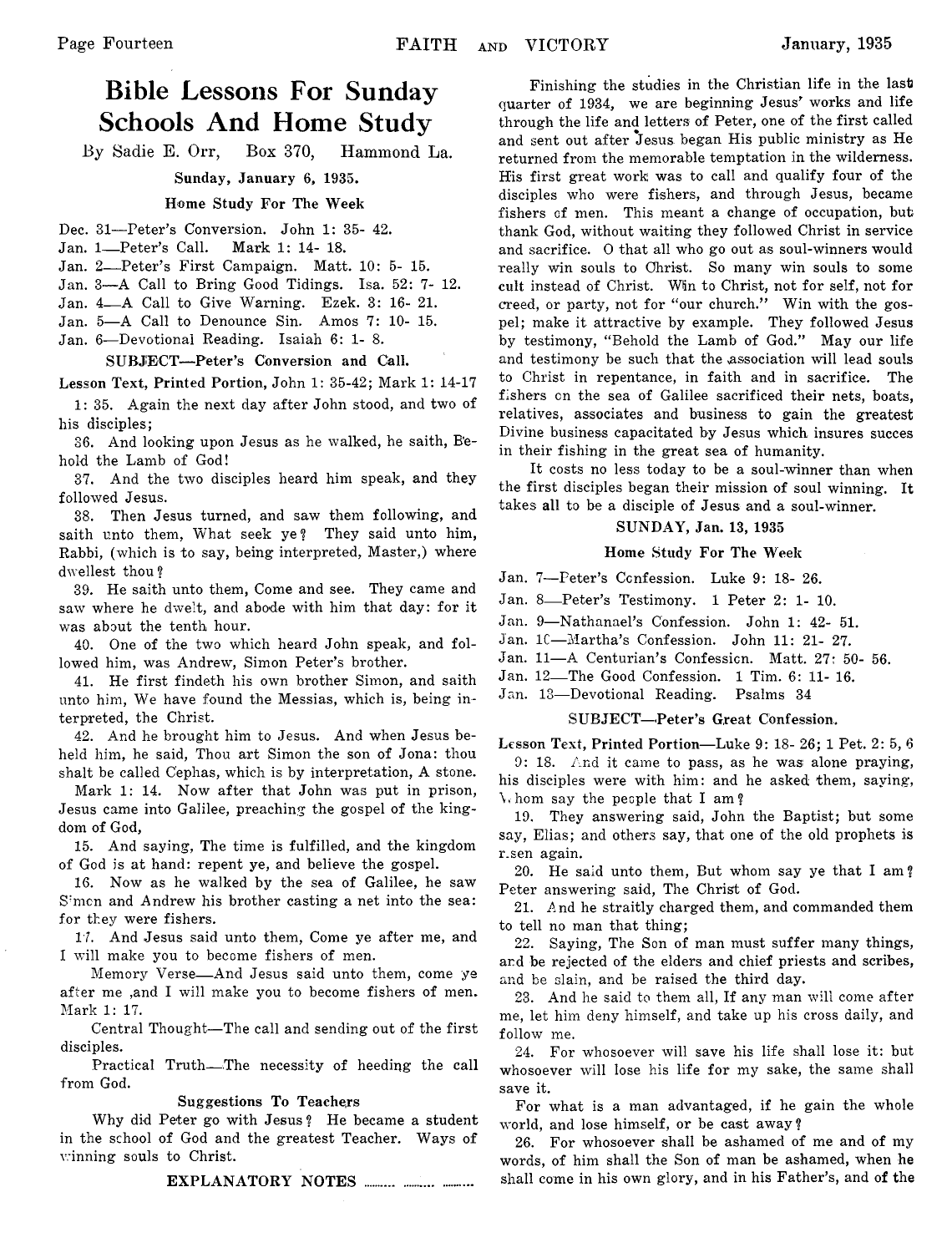holy angels.

1 Peter 2: 5. Ye also, as lively stones, are built up) a spiritual house, an holy priesthood, to offer up spiritual sacrifices, acceptable to God by Jesus Christ.

6. Wherefore also it is contained in the scripture, Behold, I lay in Sion a chief corner stone, elect, precious: and he that believeth on him shall not be confounded.

Memory Verse—And Simon Peter answered and said, Thou art the Christ, the Son of the living God.

Central Theught-Confessing Christ.

Practical Truth— The need of being able to confess the power of God thru the blood to save to the uttermost.

Suggestions To Teachers

How Peter pleased Jesus. Peter's great answer. What it means to confess Christ and what think ye of Christ ?

#### EXPLANATORY NOTES

At a critical time in the life of Jesus, He brought the question, "Whom do the multitudes say that I am?" which question brought the great confession of our lesson today. The people thought perhaps John the Baptist had been brought back to life again. Elijah, the one of old whose work God honored by sending' fire *to* prove to a fallen people that "the Lord he is God"; Jeremiah, the weeping prophet; Samuel, who laid the foundation of the Hebrew monarchy, or Isaiah whose gracious words forecast the Messiah or "Christ the Anointed One." It is not strange that these ancient writers all (through the inspiration of the Holy Spirit) point to the Christ of God-

Then comes the question, "Whom say ye that I am?" and the subject of our lesson and memory verse answers the question.

Let us see the qualities and attributes of Christ. He is the Christ of prayer, " As he was praying." He is the Christ of fellowship, "The disciples were with him." He is the Christ of Deity, "The Christ of God." He is the Christ of authority, "He charged and commanded them." He is the Christ of atonement, " The Son of man must suffer." Calvary was a part of the Divine program and very necessary for the salvation of men from sin. He is the Christ of sovereignty, "The third day he raised up." He is the Christ of guidance, "If any man come after me." Let us build up a spiritual house by the guidance of the Divine architect. He is the Christ of service, " Whosoever shall lose his life for my sake." Self sacrifice will result in a building that will remain, will make us a lively stone in the spiritual house. He is the Christ of salvation, " He has come." Made the sacrifice for all and the "who-so-ever will" may enjoy the wonderful glory of having this mortal put on immortality, "then death will be swallowed up in victory."

We have it on record, "They overcame him (the devil) through the blocd of the Lamb and the word of their testimony." Let us always be ready and willing to confess Christ by word and deed. Confessing Christ will strengthen faith, widen service and bless the world.

#### SUNDAY, January 20, 1935.

#### Home Study For The Week

Jan. 14—The Model of Humble Service. John 13: 1- 11. Jan. 15—The Duty of Humble Service. John 13: 12- 17. Jan. 16—The Spirit of Humble Service. Matt. 18: 1- 6.

Jan. 17—The Cost of Humble Service. Phil. 2: 1-11

Jan. 18—The Phases of Humble Services. 1 Peter 5: 5- 11

Jan. 19—The Primacy of Humble Service. Matt. 20: 20-28

Jan. 20—Devotional Reading. Luke 14: 7- 14.

#### SUBJECT— Peter's Lesson in Humble Service.

Lesson Text, Printed Portion—John 13: 1- 17; 1 Pet. 5: 5.

13: 1. Now before the feast of the passover, when Jesus knew that his hour was come that he should depart out of this world unto the Father, having loved his own which were in the world, he loved them unto the end.

2. And supper being ended, the devil having now put into the heart of Judas Iscariot, Simon's son, to betray him,

3. Jesus knowing that the Father had given all things into his hands, and that he was come from God, and went to God;

4. He riseth from supper, and laid aside his garments; and took a towel, and girded himself.

5. After that he poureth water into a bason, and began to wash the disciples' feet, and to wipe them with the towel wherewith he was girded.

6. Then cometh he to Simon Peter: and Peter saith unto him, Lord, dost thou wash my feet?

7. Jesus answered and said unto him, What I do thou knowest not now; but thou shalt know hereafter.

8. Peter saith unto him, Thou shalt never wash my feet. Jesus answered him, If I wash thee not, thou hast no part with me.

9. Simon Peter saith unto him, Lord, not my feet only, but also my hands and my head.

10. Jesus saith to him, He that is washed needeth not save to wash his feet, but is clean every whit: and ye are clean, but not all.

11. For he knew who should betray him; therefore said he, Ye are not all clean.

12. So after he had washed their feet, and had taken h's garments, and was set down again, he said unto them, Know ye what I have done to you?

*9* 13. Ye call me Master and Lord: and ye say well; for so I am.

14. If I then, your Lord and Master, have washed your feet, ye also ought to wash one another's feet.

15. For I have given you an example, that ye should do as I have done to you.

16. Verily, verily, I say unto you, The servant is not greater than his lord; neither he that is sent greater than he that sent him.

17. If ye know these things, happy are ye if ye do them.

1 Pet. 5: 5. Likewise, ye younger, submit yourselves unto the elder. Yea, all of you be subject one to another, and be clothed with humility: for God resisteth the proud, and giveth grace to the humble.

Memory Verse—Humble yourselves therefore under the mighty hand of God, that he may exalt you in due time. 1 Pet. 5: 6.

Central Thought—Humble service.

Practical Truth— Service by precept and example. Suggestions To Teachers

How Peter learned a lesson when Jesus washed his feet. The excellence of lowly service. Serving Christ by serving others.